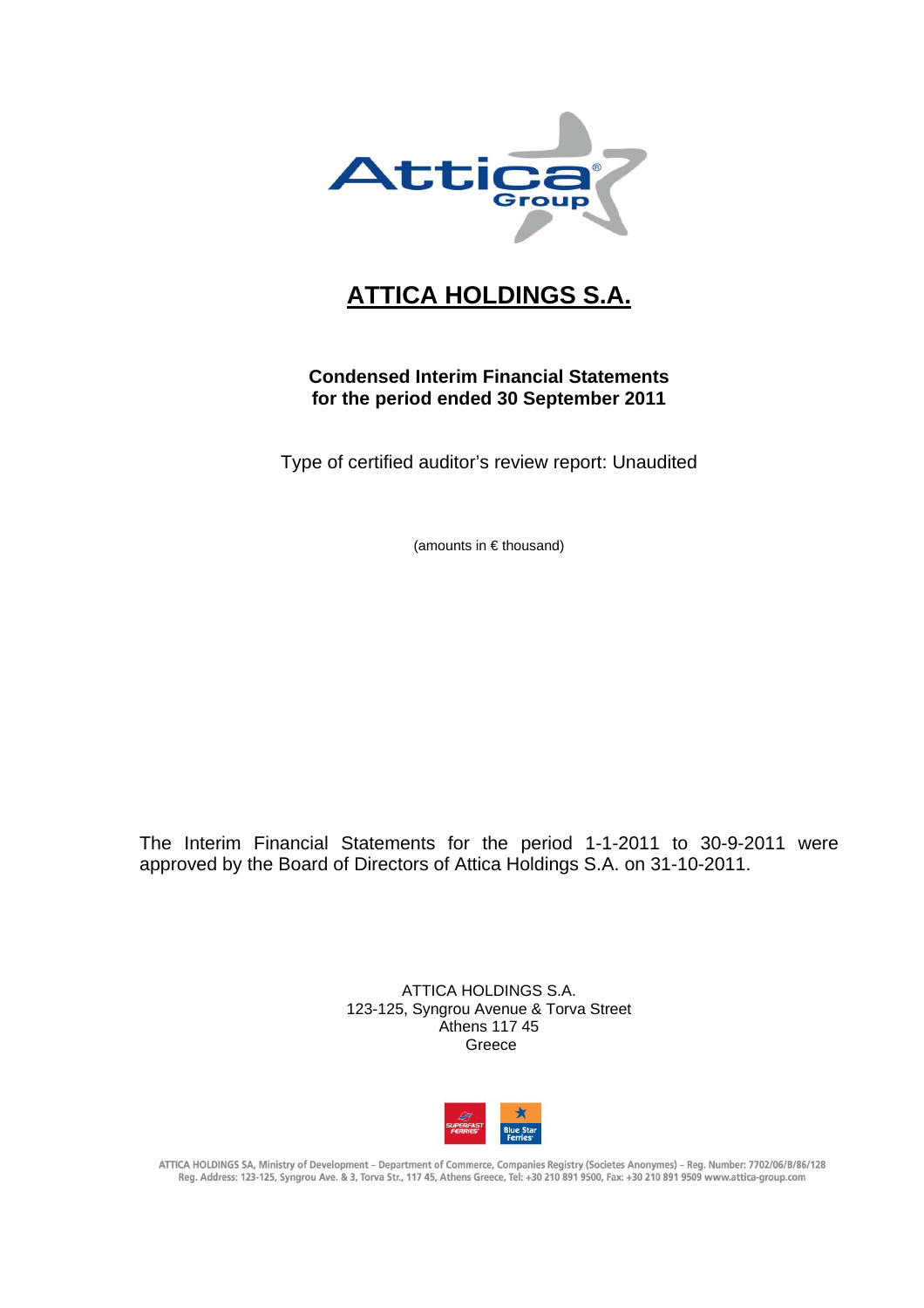

# **CONTENTS Page**

| 1.     |                                                                                      |    |  |  |  |  |
|--------|--------------------------------------------------------------------------------------|----|--|--|--|--|
| 2.     |                                                                                      |    |  |  |  |  |
| 2.1.   | Accounting Policy in accordance with the presentation of ANEK S.A. - SUPERFAST       |    |  |  |  |  |
|        | ENDEKA HELLAS INC & CO Joint Venture in the financial statements of the Group.       |    |  |  |  |  |
|        |                                                                                      |    |  |  |  |  |
| 2.2.   | Changes in Accounting Principles (Amendments to 2010 opening publicized standards    |    |  |  |  |  |
|        |                                                                                      |    |  |  |  |  |
|        |                                                                                      |    |  |  |  |  |
| 2.3.   | Standards, amendments, and interpretations to existing standards that are either not |    |  |  |  |  |
|        |                                                                                      |    |  |  |  |  |
| 3.     |                                                                                      |    |  |  |  |  |
| 3.1.   |                                                                                      |    |  |  |  |  |
| 3.2.   |                                                                                      |    |  |  |  |  |
| 4.     |                                                                                      |    |  |  |  |  |
| 4.1.   | Intercompany transactions between ATTICA HOLDINGS S.A. and other companies of        |    |  |  |  |  |
|        |                                                                                      |    |  |  |  |  |
| 4.1.1. | Intercompany transactions between ATTICA HOLDINGS S.A. and the companies of          |    |  |  |  |  |
|        |                                                                                      |    |  |  |  |  |
| 4.2.   |                                                                                      |    |  |  |  |  |
| 4.3.   |                                                                                      |    |  |  |  |  |
| 5.     | Transactions between ATTICA HOLDINGS S.A. and MARFIN POPULAR BANK. 18                |    |  |  |  |  |
| 6.     | General information for the Financial Statements (period 1-1 to 30-09-2011)  18      |    |  |  |  |  |
| 6.1.   |                                                                                      |    |  |  |  |  |
| 6.2.   |                                                                                      |    |  |  |  |  |
| 6.3.   |                                                                                      |    |  |  |  |  |
| 6.4    |                                                                                      | 22 |  |  |  |  |
| 6.5.   |                                                                                      |    |  |  |  |  |
| 6.6.   |                                                                                      |    |  |  |  |  |
| 6.7.   |                                                                                      |    |  |  |  |  |
| 6.8.   |                                                                                      |    |  |  |  |  |
| 6.9.   |                                                                                      |    |  |  |  |  |
| 6.10   |                                                                                      |    |  |  |  |  |
| 7.     |                                                                                      |    |  |  |  |  |
| 7.1.   |                                                                                      |    |  |  |  |  |
| 7.2.   |                                                                                      |    |  |  |  |  |
| 7.3.   |                                                                                      |    |  |  |  |  |
| 7.4.   |                                                                                      |    |  |  |  |  |
|        |                                                                                      |    |  |  |  |  |
| 7.5.   |                                                                                      |    |  |  |  |  |
| 8.     |                                                                                      |    |  |  |  |  |
| 9.     |                                                                                      |    |  |  |  |  |
|        | Figures and Information for the period from January 1 to September 30, 2011  256     |    |  |  |  |  |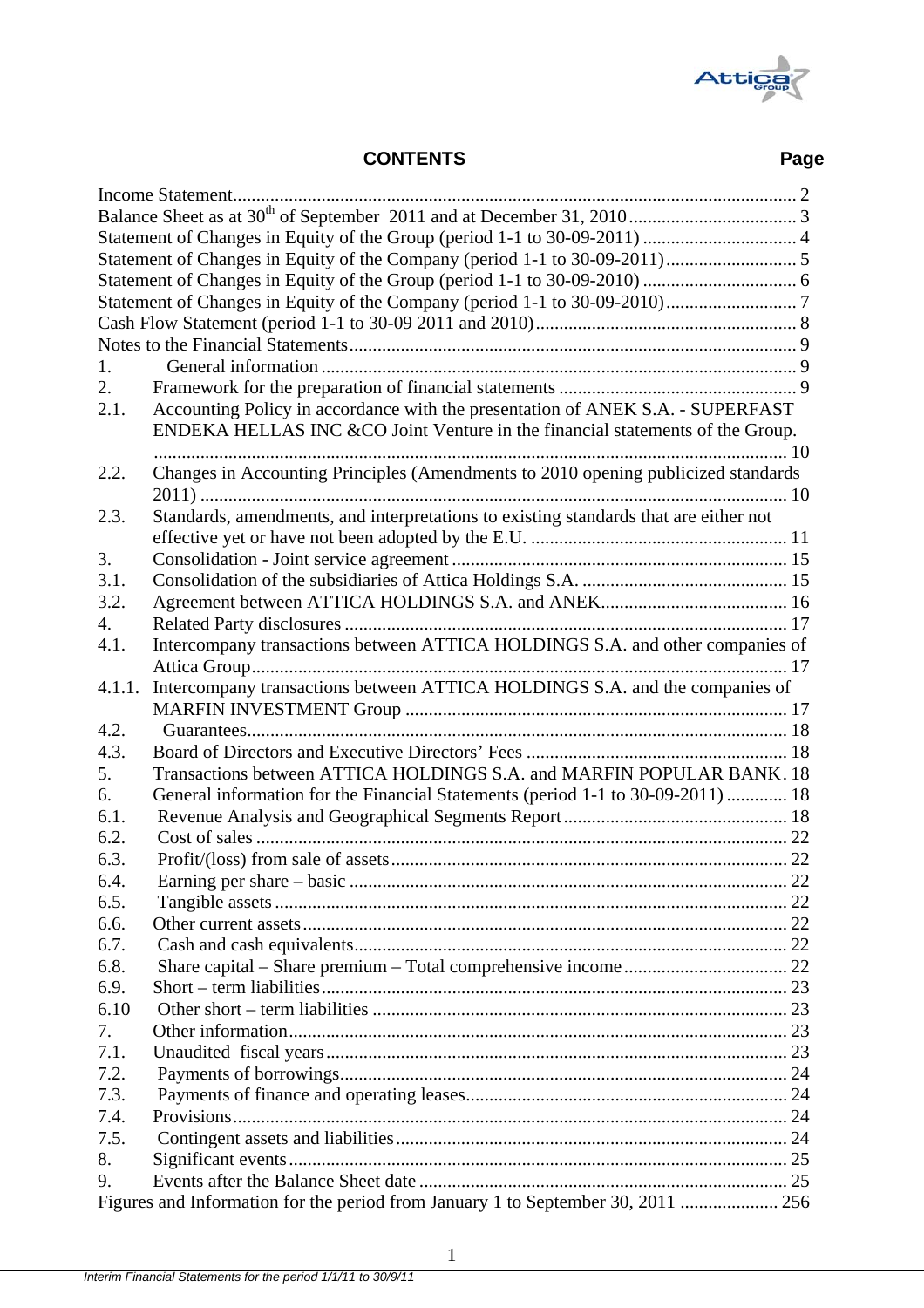

#### **INCOME STATEMENT**

For the period ended September 30 2011 & 2010 and f or the quarterly period 1/7 - 30/9 2011 & 2010

|                                                                      |     | <b>GROUP</b>    |                 |                 |                 |                 | <b>COMPANY</b>  |                 |                 |
|----------------------------------------------------------------------|-----|-----------------|-----------------|-----------------|-----------------|-----------------|-----------------|-----------------|-----------------|
|                                                                      |     | 1.01-30.09.2011 | 1.01-30.09.2010 | 1.07-30.09.2011 | 1.07-30.09.2010 | 1.01-30.09.2011 | 1.01-30.09.2010 | 1.07-30.09.2011 | 1.07-30.09.2010 |
| Sales                                                                | 6.1 | 203,020         | 221,241         | 91,564          | 95,454          |                 |                 |                 |                 |
| Cost of sales                                                        | 6.2 | $-187,053$      | $-189,500$      | $-67,405$       | $-68,817$       |                 |                 |                 |                 |
| Gross profit                                                         |     | 15,967          | 31,741          | 24,159          | 26,637          |                 |                 |                 |                 |
| Administrativ e expenses                                             |     | $-18,669$       | $-19,283$       | $-6,068$        | $-5,930$        | $-979$          | $-1,164$        | $-307$          | $-358$          |
| Distribution expenses                                                |     | $-18,841$       | $-22,332$       | $-8,089$        | $-9,595$        |                 |                 |                 |                 |
| Other operating income                                               |     | 1,977           | 309             | 634             | 141             |                 |                 |                 |                 |
| Other operating expenses                                             |     | $-288$          |                 | $-288$          |                 |                 |                 |                 |                 |
| Profit / (loss) before taxes, financing and investment activities    |     | $-19,854$       | $-9,565$        | 10,348          | 11,253          | -979            | $-1,164$        | $-307$          | $-358$          |
| Other financial results                                              |     | $-234$          | $-2,249$        | 23              | 12              | $-238$          | $-301$          | 30              | $-13$           |
| <b>Financial expenses</b>                                            |     | $-10,522$       | $-9,347$        | $-2,907$        | $-2,970$        | $-7$            | -8              | $-2$            | $-2$            |
| Financial income                                                     |     | 292             | 598             | 82              | 117             | 92              | 326             | 24              | 40              |
| Income from dividends                                                |     |                 |                 |                 |                 |                 | 5,479           |                 |                 |
| Share in net profit (loss) of companies consolidated with the equity |     |                 |                 |                 |                 |                 |                 |                 |                 |
| method                                                               |     |                 |                 |                 |                 |                 |                 |                 |                 |
| Profit / (loss) from sale of assets                                  | 6.3 | 3,928           |                 |                 |                 |                 |                 |                 |                 |
| Profit before income tax                                             |     | $-26,390$       | $-20,563$       | 7,546           | 8,412           | $-1,132$        | 4,332           | $-255$          | $-333$          |
| Income taxes                                                         |     | $-61$           | $-3,066$        | $-19$           | $-56$           |                 | $-1,953$        |                 |                 |
| Profit for the period                                                |     | $-26,451$       | $-23,629$       | 7,527           | 8,356           | $-1,132$        | 2,379           | $-255$          | $-333$          |
| Attributable to:                                                     |     |                 |                 |                 |                 |                 |                 |                 |                 |
| Owners of the parent                                                 |     | $-26,451$       | $-23,629$       | 7,527           | 8,356           | $-1,132$        | 2,379           | $-255$          | $-333$          |
| Non-controlling interests                                            |     |                 |                 |                 |                 |                 |                 |                 |                 |
| Earnings After Taxes per Share - Basic (in €)                        | 6.4 | $-0.1396$       | $-0.1466$       | 0.0397          | 0.0519          | $-0.0060$       | 0.0148          | $-0.0013$       | $-0.0021$       |
| Net profit for the period                                            |     | $-26,451$       | $-23,629$       | 7,527           | 8,356           | $-1,132$        | 2,379           | $-255$          | $-333$          |
|                                                                      |     |                 |                 |                 |                 |                 |                 |                 |                 |
| Other comprehensive income:                                          |     |                 |                 |                 |                 |                 |                 |                 |                 |
| Cash flow hedging:                                                   |     |                 |                 |                 |                 |                 |                 |                 |                 |
| - current period gains / (losses)                                    | 6.8 | 752             | 4,136           | 4,791           | $-6,617$        |                 |                 |                 |                 |
| - reclassification to profit or loss                                 | 6.8 |                 | 2,363           |                 |                 |                 |                 |                 |                 |
| Exchange differences on translating foreign operations               |     |                 |                 |                 |                 |                 |                 |                 |                 |
| Related parties' measurement using the fair value method             |     |                 |                 |                 |                 |                 |                 |                 |                 |
| Other comprehensive income for the period before tax                 |     | 752             | 6,499           | 4,791           | $-6,617$        |                 |                 |                 |                 |
| Income tax relating to components of other comprehensive income      |     |                 |                 |                 |                 |                 |                 |                 |                 |
| Other comprehensive income for the period, net of tax                |     | 752             | 6,499           | 4,791           | $-6,617$        |                 |                 |                 |                 |
| Total comprehensive income for the period after tax                  |     | $-25,699$       | $-17,130$       | 12,318          | 1,739           | $-1,132$        | 2,379           | $-255$          | $-333$          |
| Attributable to:                                                     |     |                 |                 |                 |                 |                 |                 |                 |                 |
| Owners of the parent<br>Non-controlling interests                    |     | $-25,699$       | $-17,130$       | 12,318          | 1,739           | $-1,132$        | 2,379           | $-255$          | $-333$          |

The Notes on pages 9 to 25 are an integral part of these Interim Financial Statements.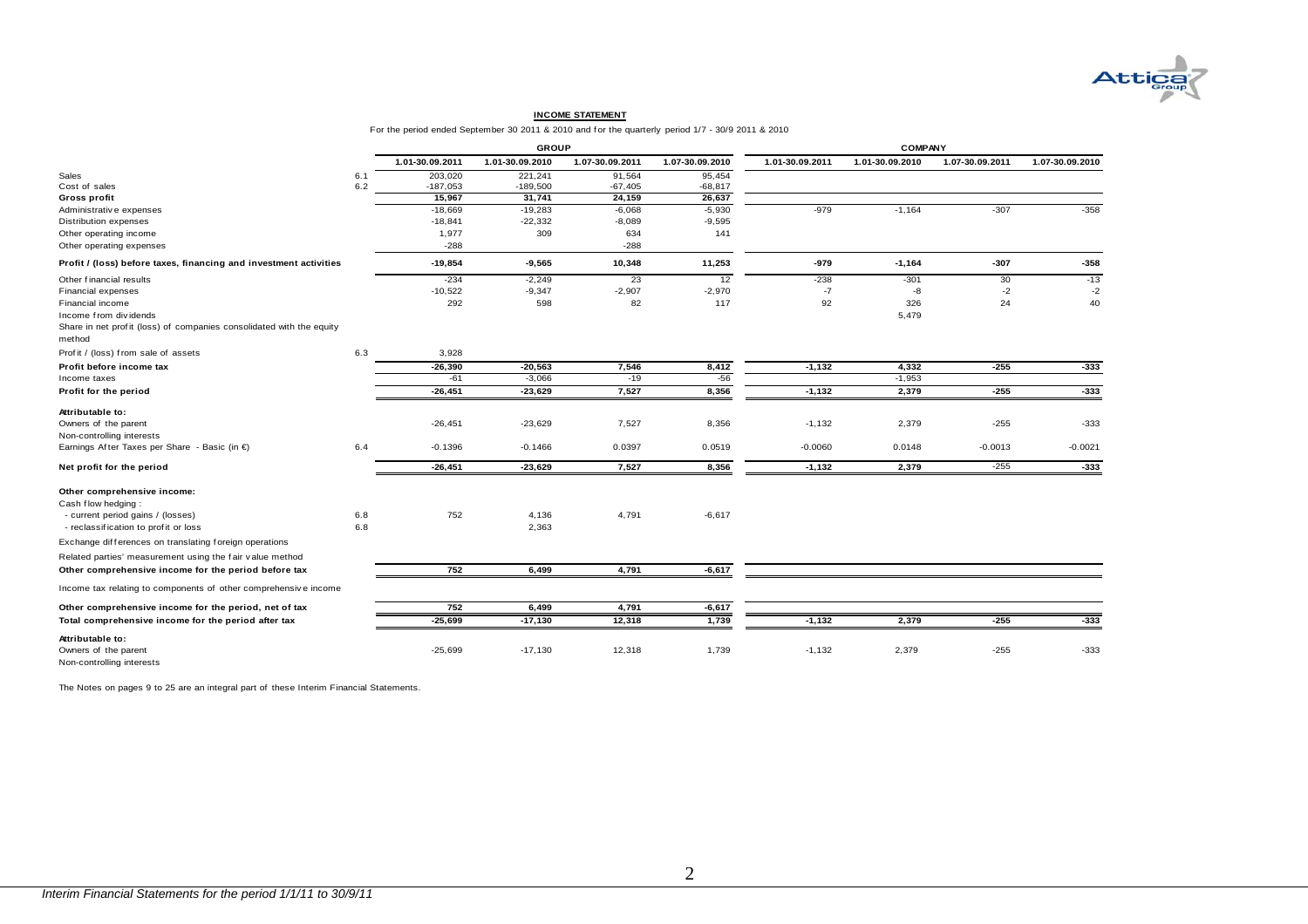

#### **BALANCE SHEET As at 30 of September 2011 and at December 31, 2010**

| 30/09/2011<br>31/12/2010<br>30/09/2011<br>31/12/2010<br><b>ASSETS</b><br><b>Non-Current Assets</b><br>6.5<br>719,807<br>164<br>Tangible assets<br>738,240<br>210<br>78<br>Intangible assets<br>1,357<br>96<br>1,145<br>467,237<br>Investments in subsidiaries<br>441,987<br>Derivatives<br>2,392<br>2,840<br>1,284<br>Other non current assets<br>3,355<br>1,281<br>Deferred tax asset<br>745,344<br>468,760<br>443,577<br>723,792<br>Total<br><b>Current Assets</b><br><b>Inventories</b><br>11,544<br>11,381<br>Trade and other receivables<br>63,544<br>55,011<br>35<br>6.6<br>12,761<br>Other current assets<br>16,597<br>3,373<br>5,697<br>588<br>Derivatives<br>2,757<br>Cash and cash equivalents<br>6.7<br>54,754<br>26,491<br>2,423<br>4,066<br>142.603<br>112.237<br>5.796<br>10.386<br>Total<br>Assets held for sale<br>682<br>866,395<br>858,263<br>474,556<br>453,963<br><b>Total Assets</b><br><b>EQUITY AND LIABILITIES</b><br>Equity<br>Share capital<br>6.8<br>159,078<br>134,812<br>159,078<br>134,812<br>6.8<br>290,614<br>290,280<br>290,614<br>Share premium<br>290,280<br>Fair value reserves<br>5,313<br>4,561<br>$-7,428$<br>$-7,428$<br>Other reserves<br>111,170<br>111,170<br>23,652<br>23,652<br>$-96,567$<br>$-70,116$<br>6,557<br>7,689<br>Retained earnings<br>469,274<br>471,041<br>472,139<br>449,339<br>Equity attributable to parent's shareholders<br>Minority interests<br>469,274<br>471,041<br>472,139<br>449,339<br><b>Total Equity</b><br><b>Non-current liabilities</b><br>271<br>271<br>Deferred tax liability<br>286<br>286<br>Accrued pension and retirement obligations<br>2,624<br>2,352<br>178<br>119<br>273,851<br>295,032<br>Long-term borrow ings<br>Non-Current Provisions<br>1,379<br>1,038<br>128<br>128<br>Non-Current liabilities<br>300<br>300<br>299,008<br>Total<br>278,440<br>577<br>518<br><b>Current Liabilities</b><br>Trade and other payables<br>8<br>51<br>20,815<br>24,453<br>20<br>20<br>Tax payable<br>147<br>155<br>Short-term debt<br>6.9<br>79,405<br>41,043<br>Derivatives<br>6.10<br>Other current liabilities<br>18,314<br>20,633<br>1,812<br>4,035<br>118,681<br>86,284<br>1,840<br>4,106<br>Total<br>1,930<br>Liabilities related to Assets held for sale<br>397,121<br>387,222<br>2,417<br>4,624<br><b>Total liabilities</b><br>453,963<br>866,395<br>858,263<br>474,556<br><b>Total Equity and Liabilities</b> |  | <b>GROUP</b> | <b>COMPANY</b> |  |  |
|-----------------------------------------------------------------------------------------------------------------------------------------------------------------------------------------------------------------------------------------------------------------------------------------------------------------------------------------------------------------------------------------------------------------------------------------------------------------------------------------------------------------------------------------------------------------------------------------------------------------------------------------------------------------------------------------------------------------------------------------------------------------------------------------------------------------------------------------------------------------------------------------------------------------------------------------------------------------------------------------------------------------------------------------------------------------------------------------------------------------------------------------------------------------------------------------------------------------------------------------------------------------------------------------------------------------------------------------------------------------------------------------------------------------------------------------------------------------------------------------------------------------------------------------------------------------------------------------------------------------------------------------------------------------------------------------------------------------------------------------------------------------------------------------------------------------------------------------------------------------------------------------------------------------------------------------------------------------------------------------------------------------------------------------------------------------------------------------------------------------------------------------------------------------------------------------------------------------------------------------------------------------------------------------------------------------------------------------------------------------------------------------------|--|--------------|----------------|--|--|
|                                                                                                                                                                                                                                                                                                                                                                                                                                                                                                                                                                                                                                                                                                                                                                                                                                                                                                                                                                                                                                                                                                                                                                                                                                                                                                                                                                                                                                                                                                                                                                                                                                                                                                                                                                                                                                                                                                                                                                                                                                                                                                                                                                                                                                                                                                                                                                                               |  |              |                |  |  |
|                                                                                                                                                                                                                                                                                                                                                                                                                                                                                                                                                                                                                                                                                                                                                                                                                                                                                                                                                                                                                                                                                                                                                                                                                                                                                                                                                                                                                                                                                                                                                                                                                                                                                                                                                                                                                                                                                                                                                                                                                                                                                                                                                                                                                                                                                                                                                                                               |  |              |                |  |  |
|                                                                                                                                                                                                                                                                                                                                                                                                                                                                                                                                                                                                                                                                                                                                                                                                                                                                                                                                                                                                                                                                                                                                                                                                                                                                                                                                                                                                                                                                                                                                                                                                                                                                                                                                                                                                                                                                                                                                                                                                                                                                                                                                                                                                                                                                                                                                                                                               |  |              |                |  |  |
|                                                                                                                                                                                                                                                                                                                                                                                                                                                                                                                                                                                                                                                                                                                                                                                                                                                                                                                                                                                                                                                                                                                                                                                                                                                                                                                                                                                                                                                                                                                                                                                                                                                                                                                                                                                                                                                                                                                                                                                                                                                                                                                                                                                                                                                                                                                                                                                               |  |              |                |  |  |
|                                                                                                                                                                                                                                                                                                                                                                                                                                                                                                                                                                                                                                                                                                                                                                                                                                                                                                                                                                                                                                                                                                                                                                                                                                                                                                                                                                                                                                                                                                                                                                                                                                                                                                                                                                                                                                                                                                                                                                                                                                                                                                                                                                                                                                                                                                                                                                                               |  |              |                |  |  |
|                                                                                                                                                                                                                                                                                                                                                                                                                                                                                                                                                                                                                                                                                                                                                                                                                                                                                                                                                                                                                                                                                                                                                                                                                                                                                                                                                                                                                                                                                                                                                                                                                                                                                                                                                                                                                                                                                                                                                                                                                                                                                                                                                                                                                                                                                                                                                                                               |  |              |                |  |  |
|                                                                                                                                                                                                                                                                                                                                                                                                                                                                                                                                                                                                                                                                                                                                                                                                                                                                                                                                                                                                                                                                                                                                                                                                                                                                                                                                                                                                                                                                                                                                                                                                                                                                                                                                                                                                                                                                                                                                                                                                                                                                                                                                                                                                                                                                                                                                                                                               |  |              |                |  |  |
|                                                                                                                                                                                                                                                                                                                                                                                                                                                                                                                                                                                                                                                                                                                                                                                                                                                                                                                                                                                                                                                                                                                                                                                                                                                                                                                                                                                                                                                                                                                                                                                                                                                                                                                                                                                                                                                                                                                                                                                                                                                                                                                                                                                                                                                                                                                                                                                               |  |              |                |  |  |
|                                                                                                                                                                                                                                                                                                                                                                                                                                                                                                                                                                                                                                                                                                                                                                                                                                                                                                                                                                                                                                                                                                                                                                                                                                                                                                                                                                                                                                                                                                                                                                                                                                                                                                                                                                                                                                                                                                                                                                                                                                                                                                                                                                                                                                                                                                                                                                                               |  |              |                |  |  |
|                                                                                                                                                                                                                                                                                                                                                                                                                                                                                                                                                                                                                                                                                                                                                                                                                                                                                                                                                                                                                                                                                                                                                                                                                                                                                                                                                                                                                                                                                                                                                                                                                                                                                                                                                                                                                                                                                                                                                                                                                                                                                                                                                                                                                                                                                                                                                                                               |  |              |                |  |  |
|                                                                                                                                                                                                                                                                                                                                                                                                                                                                                                                                                                                                                                                                                                                                                                                                                                                                                                                                                                                                                                                                                                                                                                                                                                                                                                                                                                                                                                                                                                                                                                                                                                                                                                                                                                                                                                                                                                                                                                                                                                                                                                                                                                                                                                                                                                                                                                                               |  |              |                |  |  |
|                                                                                                                                                                                                                                                                                                                                                                                                                                                                                                                                                                                                                                                                                                                                                                                                                                                                                                                                                                                                                                                                                                                                                                                                                                                                                                                                                                                                                                                                                                                                                                                                                                                                                                                                                                                                                                                                                                                                                                                                                                                                                                                                                                                                                                                                                                                                                                                               |  |              |                |  |  |
|                                                                                                                                                                                                                                                                                                                                                                                                                                                                                                                                                                                                                                                                                                                                                                                                                                                                                                                                                                                                                                                                                                                                                                                                                                                                                                                                                                                                                                                                                                                                                                                                                                                                                                                                                                                                                                                                                                                                                                                                                                                                                                                                                                                                                                                                                                                                                                                               |  |              |                |  |  |
|                                                                                                                                                                                                                                                                                                                                                                                                                                                                                                                                                                                                                                                                                                                                                                                                                                                                                                                                                                                                                                                                                                                                                                                                                                                                                                                                                                                                                                                                                                                                                                                                                                                                                                                                                                                                                                                                                                                                                                                                                                                                                                                                                                                                                                                                                                                                                                                               |  |              |                |  |  |
|                                                                                                                                                                                                                                                                                                                                                                                                                                                                                                                                                                                                                                                                                                                                                                                                                                                                                                                                                                                                                                                                                                                                                                                                                                                                                                                                                                                                                                                                                                                                                                                                                                                                                                                                                                                                                                                                                                                                                                                                                                                                                                                                                                                                                                                                                                                                                                                               |  |              |                |  |  |
|                                                                                                                                                                                                                                                                                                                                                                                                                                                                                                                                                                                                                                                                                                                                                                                                                                                                                                                                                                                                                                                                                                                                                                                                                                                                                                                                                                                                                                                                                                                                                                                                                                                                                                                                                                                                                                                                                                                                                                                                                                                                                                                                                                                                                                                                                                                                                                                               |  |              |                |  |  |
|                                                                                                                                                                                                                                                                                                                                                                                                                                                                                                                                                                                                                                                                                                                                                                                                                                                                                                                                                                                                                                                                                                                                                                                                                                                                                                                                                                                                                                                                                                                                                                                                                                                                                                                                                                                                                                                                                                                                                                                                                                                                                                                                                                                                                                                                                                                                                                                               |  |              |                |  |  |
|                                                                                                                                                                                                                                                                                                                                                                                                                                                                                                                                                                                                                                                                                                                                                                                                                                                                                                                                                                                                                                                                                                                                                                                                                                                                                                                                                                                                                                                                                                                                                                                                                                                                                                                                                                                                                                                                                                                                                                                                                                                                                                                                                                                                                                                                                                                                                                                               |  |              |                |  |  |
|                                                                                                                                                                                                                                                                                                                                                                                                                                                                                                                                                                                                                                                                                                                                                                                                                                                                                                                                                                                                                                                                                                                                                                                                                                                                                                                                                                                                                                                                                                                                                                                                                                                                                                                                                                                                                                                                                                                                                                                                                                                                                                                                                                                                                                                                                                                                                                                               |  |              |                |  |  |
|                                                                                                                                                                                                                                                                                                                                                                                                                                                                                                                                                                                                                                                                                                                                                                                                                                                                                                                                                                                                                                                                                                                                                                                                                                                                                                                                                                                                                                                                                                                                                                                                                                                                                                                                                                                                                                                                                                                                                                                                                                                                                                                                                                                                                                                                                                                                                                                               |  |              |                |  |  |
|                                                                                                                                                                                                                                                                                                                                                                                                                                                                                                                                                                                                                                                                                                                                                                                                                                                                                                                                                                                                                                                                                                                                                                                                                                                                                                                                                                                                                                                                                                                                                                                                                                                                                                                                                                                                                                                                                                                                                                                                                                                                                                                                                                                                                                                                                                                                                                                               |  |              |                |  |  |
|                                                                                                                                                                                                                                                                                                                                                                                                                                                                                                                                                                                                                                                                                                                                                                                                                                                                                                                                                                                                                                                                                                                                                                                                                                                                                                                                                                                                                                                                                                                                                                                                                                                                                                                                                                                                                                                                                                                                                                                                                                                                                                                                                                                                                                                                                                                                                                                               |  |              |                |  |  |
|                                                                                                                                                                                                                                                                                                                                                                                                                                                                                                                                                                                                                                                                                                                                                                                                                                                                                                                                                                                                                                                                                                                                                                                                                                                                                                                                                                                                                                                                                                                                                                                                                                                                                                                                                                                                                                                                                                                                                                                                                                                                                                                                                                                                                                                                                                                                                                                               |  |              |                |  |  |
|                                                                                                                                                                                                                                                                                                                                                                                                                                                                                                                                                                                                                                                                                                                                                                                                                                                                                                                                                                                                                                                                                                                                                                                                                                                                                                                                                                                                                                                                                                                                                                                                                                                                                                                                                                                                                                                                                                                                                                                                                                                                                                                                                                                                                                                                                                                                                                                               |  |              |                |  |  |
|                                                                                                                                                                                                                                                                                                                                                                                                                                                                                                                                                                                                                                                                                                                                                                                                                                                                                                                                                                                                                                                                                                                                                                                                                                                                                                                                                                                                                                                                                                                                                                                                                                                                                                                                                                                                                                                                                                                                                                                                                                                                                                                                                                                                                                                                                                                                                                                               |  |              |                |  |  |
|                                                                                                                                                                                                                                                                                                                                                                                                                                                                                                                                                                                                                                                                                                                                                                                                                                                                                                                                                                                                                                                                                                                                                                                                                                                                                                                                                                                                                                                                                                                                                                                                                                                                                                                                                                                                                                                                                                                                                                                                                                                                                                                                                                                                                                                                                                                                                                                               |  |              |                |  |  |
|                                                                                                                                                                                                                                                                                                                                                                                                                                                                                                                                                                                                                                                                                                                                                                                                                                                                                                                                                                                                                                                                                                                                                                                                                                                                                                                                                                                                                                                                                                                                                                                                                                                                                                                                                                                                                                                                                                                                                                                                                                                                                                                                                                                                                                                                                                                                                                                               |  |              |                |  |  |
|                                                                                                                                                                                                                                                                                                                                                                                                                                                                                                                                                                                                                                                                                                                                                                                                                                                                                                                                                                                                                                                                                                                                                                                                                                                                                                                                                                                                                                                                                                                                                                                                                                                                                                                                                                                                                                                                                                                                                                                                                                                                                                                                                                                                                                                                                                                                                                                               |  |              |                |  |  |
|                                                                                                                                                                                                                                                                                                                                                                                                                                                                                                                                                                                                                                                                                                                                                                                                                                                                                                                                                                                                                                                                                                                                                                                                                                                                                                                                                                                                                                                                                                                                                                                                                                                                                                                                                                                                                                                                                                                                                                                                                                                                                                                                                                                                                                                                                                                                                                                               |  |              |                |  |  |
|                                                                                                                                                                                                                                                                                                                                                                                                                                                                                                                                                                                                                                                                                                                                                                                                                                                                                                                                                                                                                                                                                                                                                                                                                                                                                                                                                                                                                                                                                                                                                                                                                                                                                                                                                                                                                                                                                                                                                                                                                                                                                                                                                                                                                                                                                                                                                                                               |  |              |                |  |  |
|                                                                                                                                                                                                                                                                                                                                                                                                                                                                                                                                                                                                                                                                                                                                                                                                                                                                                                                                                                                                                                                                                                                                                                                                                                                                                                                                                                                                                                                                                                                                                                                                                                                                                                                                                                                                                                                                                                                                                                                                                                                                                                                                                                                                                                                                                                                                                                                               |  |              |                |  |  |
|                                                                                                                                                                                                                                                                                                                                                                                                                                                                                                                                                                                                                                                                                                                                                                                                                                                                                                                                                                                                                                                                                                                                                                                                                                                                                                                                                                                                                                                                                                                                                                                                                                                                                                                                                                                                                                                                                                                                                                                                                                                                                                                                                                                                                                                                                                                                                                                               |  |              |                |  |  |
|                                                                                                                                                                                                                                                                                                                                                                                                                                                                                                                                                                                                                                                                                                                                                                                                                                                                                                                                                                                                                                                                                                                                                                                                                                                                                                                                                                                                                                                                                                                                                                                                                                                                                                                                                                                                                                                                                                                                                                                                                                                                                                                                                                                                                                                                                                                                                                                               |  |              |                |  |  |
|                                                                                                                                                                                                                                                                                                                                                                                                                                                                                                                                                                                                                                                                                                                                                                                                                                                                                                                                                                                                                                                                                                                                                                                                                                                                                                                                                                                                                                                                                                                                                                                                                                                                                                                                                                                                                                                                                                                                                                                                                                                                                                                                                                                                                                                                                                                                                                                               |  |              |                |  |  |
|                                                                                                                                                                                                                                                                                                                                                                                                                                                                                                                                                                                                                                                                                                                                                                                                                                                                                                                                                                                                                                                                                                                                                                                                                                                                                                                                                                                                                                                                                                                                                                                                                                                                                                                                                                                                                                                                                                                                                                                                                                                                                                                                                                                                                                                                                                                                                                                               |  |              |                |  |  |
|                                                                                                                                                                                                                                                                                                                                                                                                                                                                                                                                                                                                                                                                                                                                                                                                                                                                                                                                                                                                                                                                                                                                                                                                                                                                                                                                                                                                                                                                                                                                                                                                                                                                                                                                                                                                                                                                                                                                                                                                                                                                                                                                                                                                                                                                                                                                                                                               |  |              |                |  |  |
|                                                                                                                                                                                                                                                                                                                                                                                                                                                                                                                                                                                                                                                                                                                                                                                                                                                                                                                                                                                                                                                                                                                                                                                                                                                                                                                                                                                                                                                                                                                                                                                                                                                                                                                                                                                                                                                                                                                                                                                                                                                                                                                                                                                                                                                                                                                                                                                               |  |              |                |  |  |
|                                                                                                                                                                                                                                                                                                                                                                                                                                                                                                                                                                                                                                                                                                                                                                                                                                                                                                                                                                                                                                                                                                                                                                                                                                                                                                                                                                                                                                                                                                                                                                                                                                                                                                                                                                                                                                                                                                                                                                                                                                                                                                                                                                                                                                                                                                                                                                                               |  |              |                |  |  |
|                                                                                                                                                                                                                                                                                                                                                                                                                                                                                                                                                                                                                                                                                                                                                                                                                                                                                                                                                                                                                                                                                                                                                                                                                                                                                                                                                                                                                                                                                                                                                                                                                                                                                                                                                                                                                                                                                                                                                                                                                                                                                                                                                                                                                                                                                                                                                                                               |  |              |                |  |  |
|                                                                                                                                                                                                                                                                                                                                                                                                                                                                                                                                                                                                                                                                                                                                                                                                                                                                                                                                                                                                                                                                                                                                                                                                                                                                                                                                                                                                                                                                                                                                                                                                                                                                                                                                                                                                                                                                                                                                                                                                                                                                                                                                                                                                                                                                                                                                                                                               |  |              |                |  |  |
|                                                                                                                                                                                                                                                                                                                                                                                                                                                                                                                                                                                                                                                                                                                                                                                                                                                                                                                                                                                                                                                                                                                                                                                                                                                                                                                                                                                                                                                                                                                                                                                                                                                                                                                                                                                                                                                                                                                                                                                                                                                                                                                                                                                                                                                                                                                                                                                               |  |              |                |  |  |
|                                                                                                                                                                                                                                                                                                                                                                                                                                                                                                                                                                                                                                                                                                                                                                                                                                                                                                                                                                                                                                                                                                                                                                                                                                                                                                                                                                                                                                                                                                                                                                                                                                                                                                                                                                                                                                                                                                                                                                                                                                                                                                                                                                                                                                                                                                                                                                                               |  |              |                |  |  |
|                                                                                                                                                                                                                                                                                                                                                                                                                                                                                                                                                                                                                                                                                                                                                                                                                                                                                                                                                                                                                                                                                                                                                                                                                                                                                                                                                                                                                                                                                                                                                                                                                                                                                                                                                                                                                                                                                                                                                                                                                                                                                                                                                                                                                                                                                                                                                                                               |  |              |                |  |  |
|                                                                                                                                                                                                                                                                                                                                                                                                                                                                                                                                                                                                                                                                                                                                                                                                                                                                                                                                                                                                                                                                                                                                                                                                                                                                                                                                                                                                                                                                                                                                                                                                                                                                                                                                                                                                                                                                                                                                                                                                                                                                                                                                                                                                                                                                                                                                                                                               |  |              |                |  |  |
|                                                                                                                                                                                                                                                                                                                                                                                                                                                                                                                                                                                                                                                                                                                                                                                                                                                                                                                                                                                                                                                                                                                                                                                                                                                                                                                                                                                                                                                                                                                                                                                                                                                                                                                                                                                                                                                                                                                                                                                                                                                                                                                                                                                                                                                                                                                                                                                               |  |              |                |  |  |
|                                                                                                                                                                                                                                                                                                                                                                                                                                                                                                                                                                                                                                                                                                                                                                                                                                                                                                                                                                                                                                                                                                                                                                                                                                                                                                                                                                                                                                                                                                                                                                                                                                                                                                                                                                                                                                                                                                                                                                                                                                                                                                                                                                                                                                                                                                                                                                                               |  |              |                |  |  |
|                                                                                                                                                                                                                                                                                                                                                                                                                                                                                                                                                                                                                                                                                                                                                                                                                                                                                                                                                                                                                                                                                                                                                                                                                                                                                                                                                                                                                                                                                                                                                                                                                                                                                                                                                                                                                                                                                                                                                                                                                                                                                                                                                                                                                                                                                                                                                                                               |  |              |                |  |  |

The Notes on pages 9 to 25 are an integral part of these Interim Financial Statements.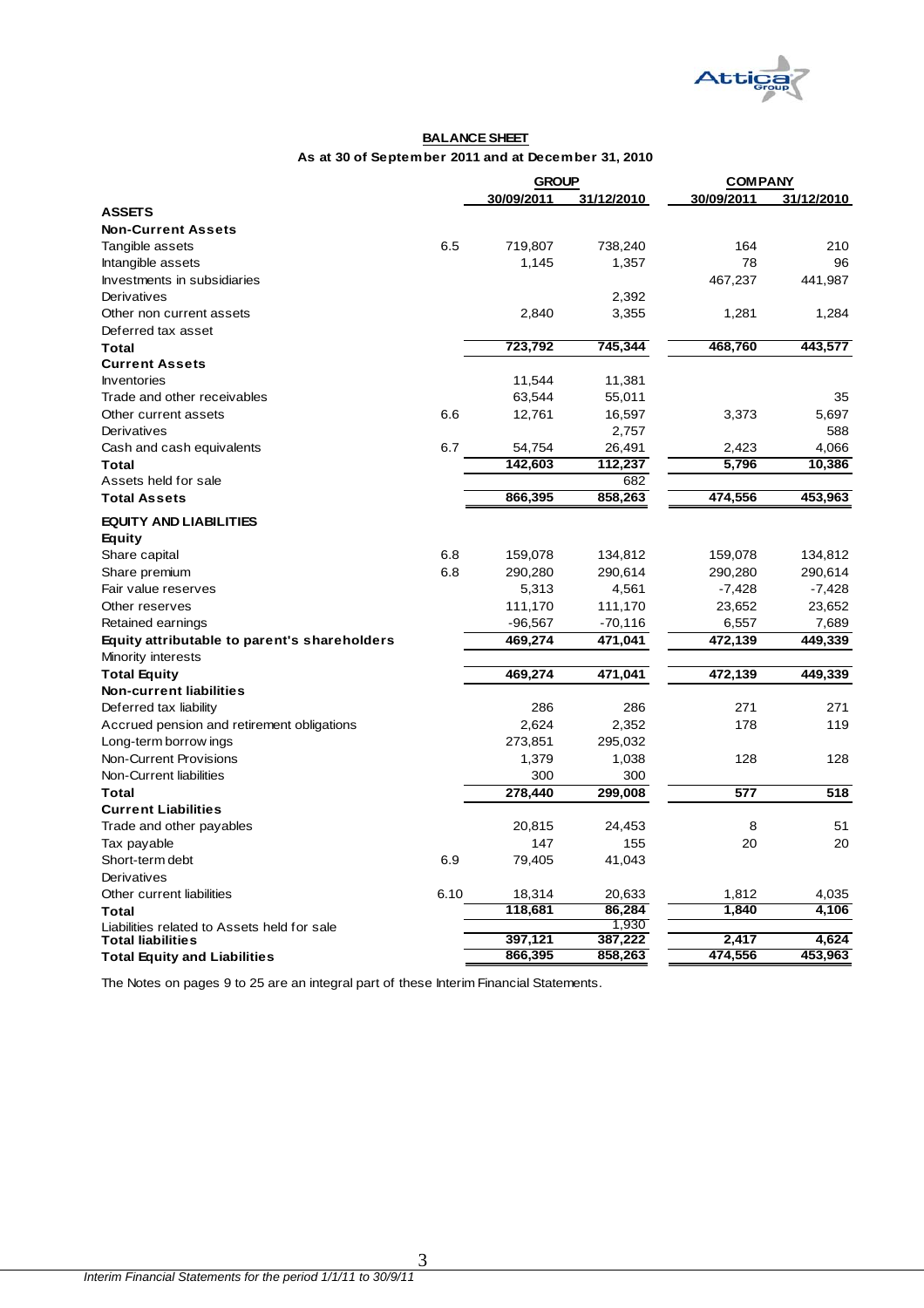# **Attic**

#### **Statement of Changes in Equity**

For the Period 1/01-30/09/2011

#### **GROUP**

|                                                        | Number of<br><b>shares</b> | <b>Share</b><br>capital | <b>Share</b><br>premium | <b>Revaluation</b><br>of financial<br>instruments | <b>Other</b><br><b>reserves</b> | <b>Retained</b><br>earnings | Total<br><b>Equity</b> |
|--------------------------------------------------------|----------------------------|-------------------------|-------------------------|---------------------------------------------------|---------------------------------|-----------------------------|------------------------|
| <b>Balance at 1/1/2011</b>                             | 162,424,000                | 134,812                 | 290,614                 | 4,561                                             | 111,170                         | -70,116                     | 471,041                |
| Changes in accounting policies                         |                            |                         |                         |                                                   |                                 |                             |                        |
| <b>Restated balance</b>                                | 162,424,000                | 134,812                 | 290,614                 | 4,561                                             | 111,170                         | $-70,116$                   | 471,041                |
| Profit for the period                                  |                            |                         |                         |                                                   |                                 | $-26,451$                   | $-26,451$              |
| Other comprehensive income                             |                            |                         |                         |                                                   |                                 |                             |                        |
| Cash flow hedges:                                      |                            |                         |                         |                                                   |                                 |                             |                        |
| Current period gains/(losses)                          |                            |                         |                         | 752                                               |                                 |                             | 752                    |
| Reclassification to profit or loss                     |                            |                         |                         |                                                   |                                 |                             |                        |
| Available-for-sale financial assets:                   |                            |                         |                         |                                                   |                                 |                             |                        |
| Exchange differences on translating foreign operations |                            |                         |                         |                                                   |                                 |                             |                        |
| Total recognised income and expense for the            |                            |                         |                         |                                                   |                                 |                             |                        |
| period                                                 |                            |                         |                         | 752                                               |                                 | $-26,451$                   | $-25,699$              |
| Share capital issue                                    | 29,236,320                 | 24,266                  |                         |                                                   |                                 |                             | 24,266                 |
| <b>Dividends</b>                                       |                            |                         |                         |                                                   |                                 |                             |                        |
| Transfer between reserves and retained earnings        |                            |                         |                         |                                                   |                                 |                             |                        |
| Expenses related to share capital increase             |                            |                         | $-334$                  |                                                   |                                 |                             | -334                   |
| <b>Balance at 30/9/2011</b>                            | 191,660,320                | 159,078                 | 290,280                 | 5,313                                             | 111,170                         | $-96,567$                   | 469,274                |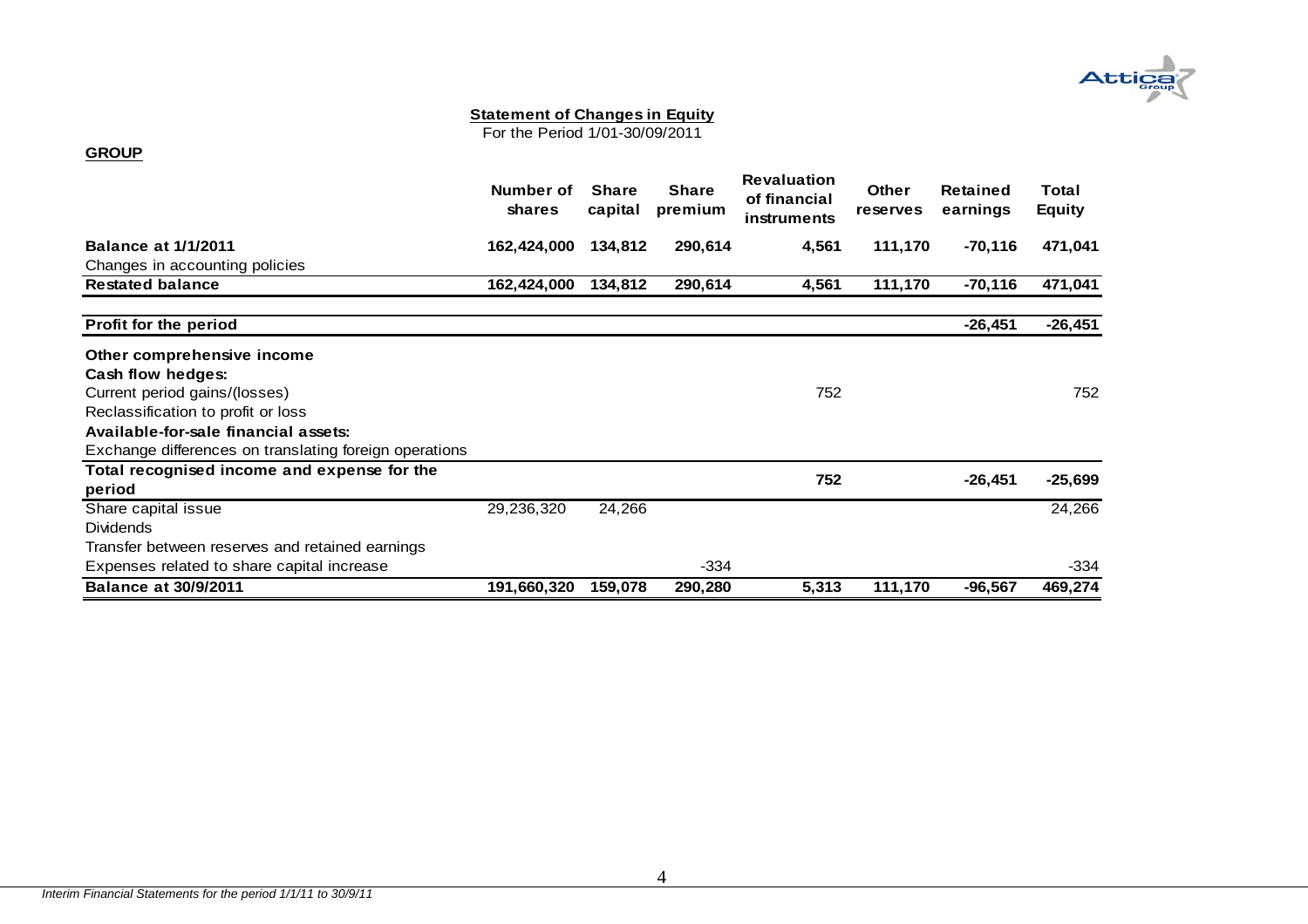

#### **Statement of Changes in Equity**

For the Period 1/01-30/09/2011

#### **COMPANY**

|                                                 | Number of<br><b>shares</b> | <b>Share</b> | <b>Share</b> | <b>Revaluation of</b><br>capital premium non-current assets | <b>Revaluation of</b><br>financial<br>instruments | <b>Other</b><br><b>reserves</b> | <b>Retained</b><br>earnings | Total<br><b>Equity</b> |
|-------------------------------------------------|----------------------------|--------------|--------------|-------------------------------------------------------------|---------------------------------------------------|---------------------------------|-----------------------------|------------------------|
| <b>Balance at 1/1/2011</b>                      | 162,424,000 134,812        |              | 290,614      | $-7,428$                                                    |                                                   | 23,652                          | 7,689                       | 449,339                |
| Changes in accounting policies                  |                            |              |              |                                                             |                                                   |                                 |                             |                        |
| <b>Restated balance</b>                         | 162,424,000 134,812        |              | 290,614      | -7,428                                                      |                                                   | 23,652                          | 7,689                       | 449,339                |
| <b>Profit for the period</b>                    |                            |              |              |                                                             |                                                   |                                 | $-1,132$                    | $-1,132$               |
| Other comprehensive income                      |                            |              |              |                                                             |                                                   |                                 |                             |                        |
| Cash flow hedges:                               |                            |              |              |                                                             |                                                   |                                 |                             |                        |
| Carrent period gains/(losses)                   |                            |              |              |                                                             |                                                   |                                 |                             |                        |
| Reclassification to profit or loss              |                            |              |              |                                                             |                                                   |                                 |                             |                        |
| Total recognised income and expense for the     |                            |              |              |                                                             |                                                   |                                 |                             |                        |
| period                                          |                            |              |              |                                                             |                                                   |                                 | $-1,132$                    | $-1,132$               |
| Share capital issue                             | 29,236,320                 | 24,266       |              |                                                             |                                                   |                                 |                             | 24,266                 |
| <b>Dividends</b>                                |                            |              |              |                                                             |                                                   |                                 |                             |                        |
| Transfer between reserves and retained earnings |                            |              |              |                                                             |                                                   |                                 |                             |                        |
| Expenses related to share capital issue         |                            |              | $-334$       |                                                             |                                                   |                                 |                             | $-334$                 |
| <b>Balance at 30/9/2011</b>                     | 191,660,320 159,078        |              | 290,280      | $-7,428$                                                    |                                                   | 23,652                          | 6,557                       | 472,139                |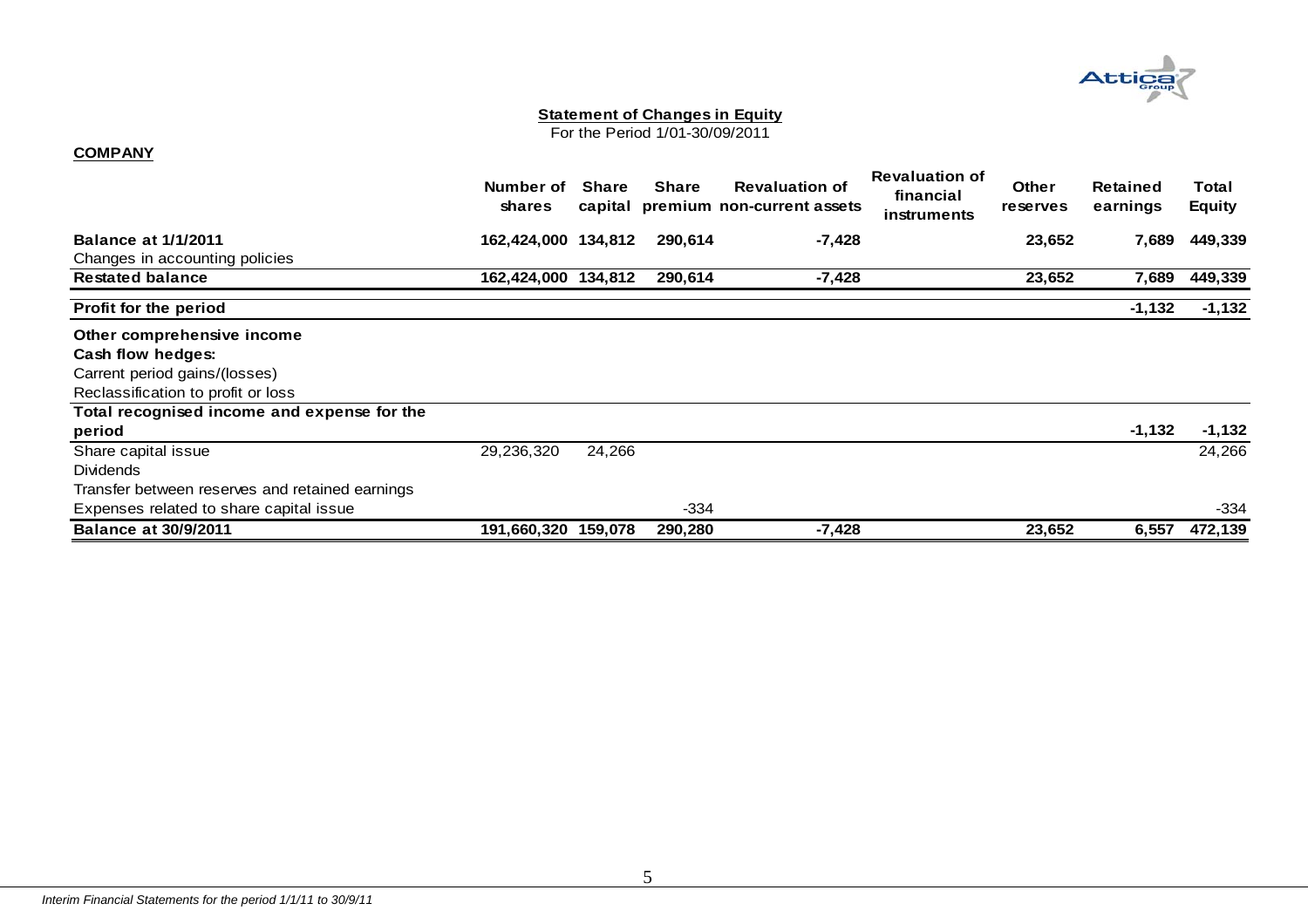

#### **Statement of Changes in Equity**

For the Period 1/01-30/09/2010

#### **GROUP**

|                                                           | Number of<br>shares | <b>Share</b><br>capital | <b>Share</b><br>premium | <b>Revaluation</b><br>of financial<br>instruments | <b>Other</b><br>reserves | <b>Retained</b><br>earnings | <b>Total Equity</b> |
|-----------------------------------------------------------|---------------------|-------------------------|-------------------------|---------------------------------------------------|--------------------------|-----------------------------|---------------------|
| <b>Balance at 1/1/2010</b>                                | 141,613,700         | 117,539                 | 266,560                 | $-3,430$                                          | 87,286                   | 3,094                       | 471,049             |
| Changes in accounting policies                            |                     |                         |                         |                                                   |                          |                             |                     |
| <b>Restated balance</b>                                   | 141,613,700         | 117,539                 | 266,560                 | $-3,430$                                          | 87,286                   | 3,094                       | 471,049             |
| Profit for the period                                     |                     |                         |                         |                                                   |                          | $-23,629$                   | $-23,629$           |
| Other comprehensive income                                |                     |                         |                         |                                                   |                          |                             |                     |
| Cash flow hedges:                                         |                     |                         |                         |                                                   |                          |                             |                     |
| Current period gains/(losses)                             |                     |                         |                         | 4,136                                             |                          |                             | 4,136               |
| Reclassification to profit or loss                        |                     |                         |                         | 2,363                                             |                          |                             | 2,363               |
| Available-for-sale financial assets                       |                     |                         |                         |                                                   |                          |                             |                     |
| Exchange differences on translating foreign<br>operations |                     |                         |                         |                                                   |                          |                             |                     |
| Other comprehensive income after tax                      |                     |                         |                         | 6,499                                             | 0                        | $-23,629$                   | $-17,130$           |
| Share capital issue                                       | 20,810,300          | 17,273                  |                         |                                                   |                          |                             | 17,273              |
| <b>Dividends</b>                                          |                     |                         |                         |                                                   |                          |                             |                     |
| Capitalisation of share premium                           |                     |                         | 24,348                  |                                                   |                          |                             | 24,348              |
| Transfer between reserves and retained earnings           |                     |                         |                         |                                                   | 23,884                   | $-23,884$                   |                     |
| Expenses related to share capital increase                |                     |                         | $-294$                  |                                                   |                          |                             | $-294$              |
| <b>Balance at 30/9/2010</b>                               | 162,424,000         | 134,812                 | 290,614                 | 3,069                                             | 111,170                  | $-44,419$                   | 495,246             |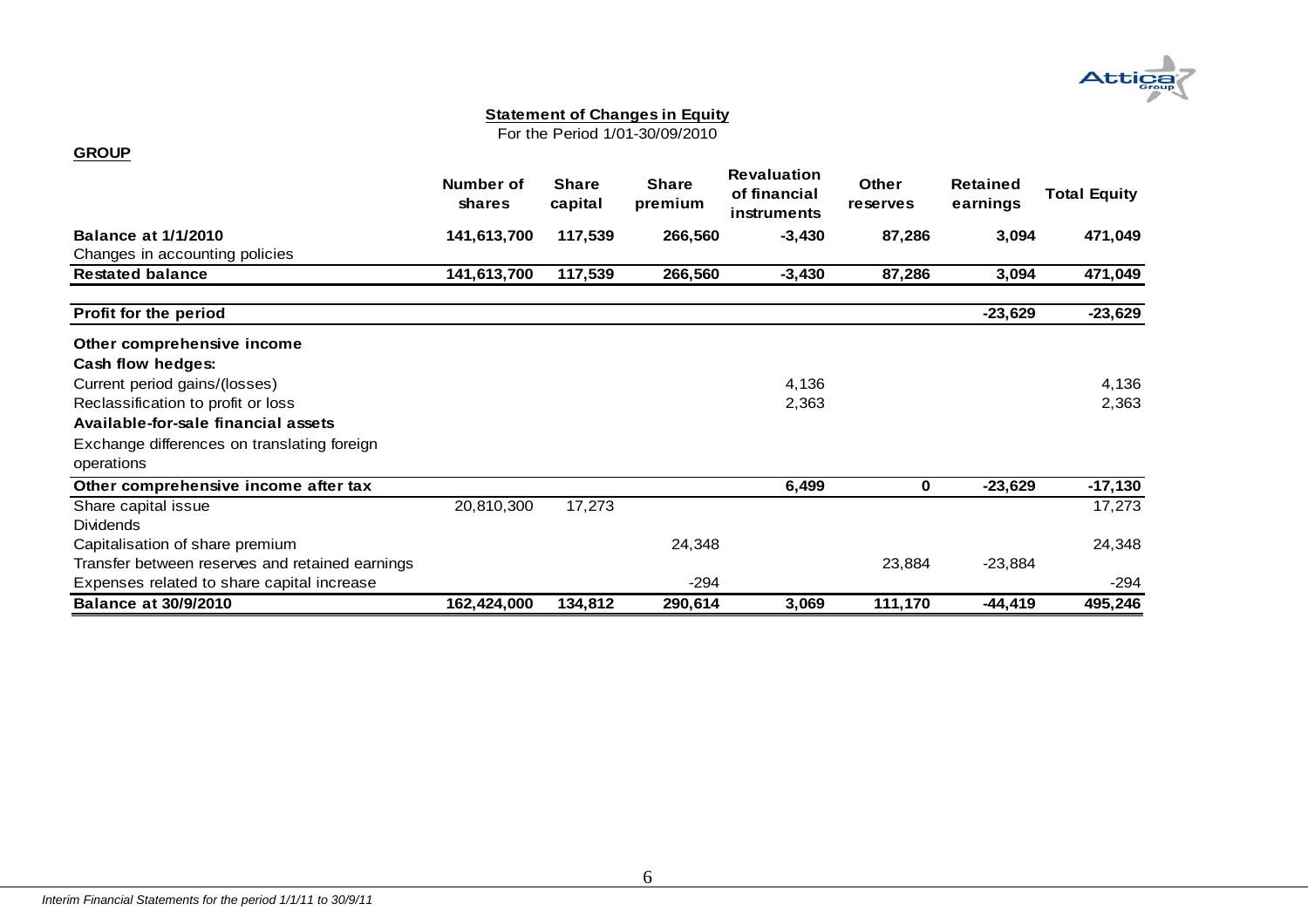

# **Statement of Changes in Equity** For the Period 1/01-30/09/2010

#### **COMPANY**

|                                                          | Number of<br>shares | <b>Share</b><br>capital | <b>Share</b><br>premium | <b>Revaluation of</b><br>non-current<br>assets | <b>Revaluation</b><br>of financial<br>instruments | <b>Other</b><br><b>reserves</b> | <b>Retained</b><br>earnings | Total<br><b>Equity</b> |
|----------------------------------------------------------|---------------------|-------------------------|-------------------------|------------------------------------------------|---------------------------------------------------|---------------------------------|-----------------------------|------------------------|
| <b>Balance at 1/1/2010</b>                               | 141,613,700         | 117,539                 | 266,560                 | 65,569                                         | 0                                                 | 3,221                           | 30,381                      | 483,270                |
| Changes in accounting policies                           |                     |                         |                         |                                                |                                                   |                                 |                             |                        |
| <b>Restated balance</b>                                  |                     | 117,539                 | 266,560                 | 65,569                                         | $\mathbf 0$                                       | 3,221                           | 30,381                      | 483,270                |
| Profit for the period                                    |                     |                         |                         |                                                |                                                   |                                 | 2,379                       | 2,379                  |
| Other comprehensive income                               |                     |                         |                         |                                                |                                                   |                                 |                             |                        |
| Cash flow hedges:                                        |                     |                         |                         |                                                |                                                   |                                 |                             |                        |
| current period gains/(losses)                            |                     |                         |                         |                                                |                                                   |                                 |                             |                        |
| reclassification to profit or loss                       |                     |                         |                         |                                                |                                                   |                                 |                             |                        |
| Available-for-sale financial assets                      |                     |                         |                         |                                                |                                                   |                                 |                             |                        |
| current period gains/(losses)                            |                     |                         |                         |                                                |                                                   |                                 |                             |                        |
| Fair value's measurement                                 |                     |                         |                         |                                                |                                                   |                                 |                             |                        |
| related parties' measurement using the fair value method |                     |                         |                         |                                                |                                                   |                                 |                             |                        |
| Other comprehensive income after tax                     |                     |                         |                         | 0                                              | $\mathbf 0$                                       |                                 | 2,379                       | 2,379                  |
| Share capital issue                                      | 20,810,300          | 17,273                  |                         |                                                |                                                   |                                 |                             | 17,273                 |
| <b>Dividends</b>                                         |                     |                         |                         |                                                |                                                   |                                 |                             | 0                      |
| Capitalisation of share premium                          |                     |                         | 24,348                  |                                                |                                                   |                                 |                             | 24,348                 |
| Transfer between reserves and retained earnings          |                     |                         |                         |                                                |                                                   | 20,431                          | $-20,431$                   | $\Omega$               |
| Expenses related to share capital increase               |                     |                         | $-294$                  |                                                |                                                   |                                 |                             | $-294$                 |
| <b>Balance at 30/9/2010</b>                              | 162,424,000         | 134,812                 | 290,614                 | 65,569                                         | 0                                                 | 23,652                          | 12,329                      | 526,976                |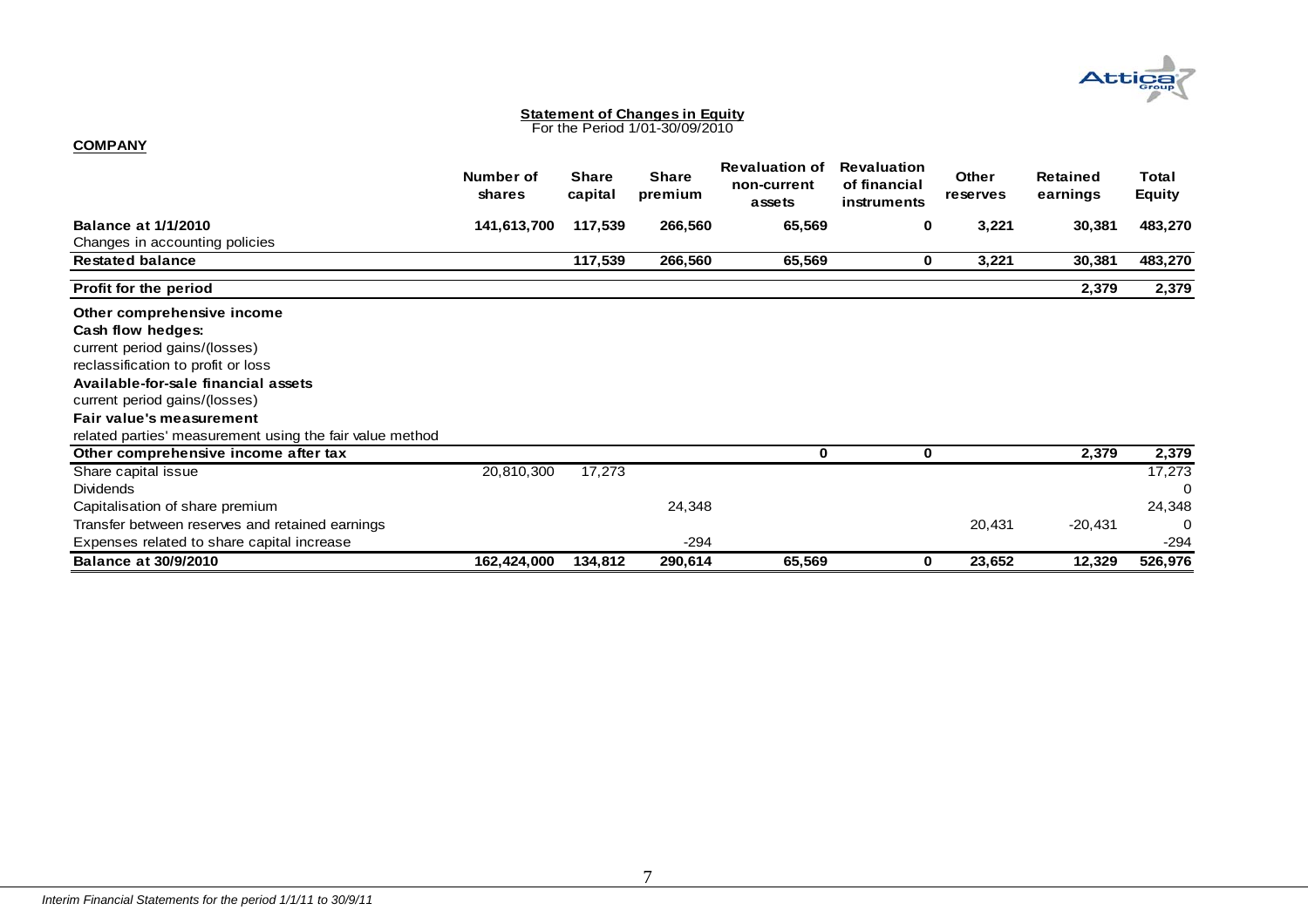

#### **CASH FLOW STATEMENT**

For the period 1/1-30/9 2011 & 2010

|                                                                                    | <b>GROUP</b> |           | <b>COMPANY</b>                                          |           |
|------------------------------------------------------------------------------------|--------------|-----------|---------------------------------------------------------|-----------|
|                                                                                    |              |           | 1/1-30/9/2011 1/1-30/9/2010 1/1-30/9/2011 1/1-30/9/2010 |           |
| <b>Cash flow from Operating Activities</b>                                         |              |           |                                                         |           |
| Profit/(Loss) Before Taxes                                                         | $-26,390$    | $-20,563$ | $-1,132$                                                | 4,332     |
| <b>Adjustments for:</b>                                                            |              |           |                                                         |           |
| Depreciation & amortization                                                        | 20,367       | 20,244    | 65                                                      | 66        |
| Deferred tax expense                                                               |              |           |                                                         |           |
| Provisions                                                                         | 1,577        | 1,464     | 58                                                      | 11        |
| Foreign exchange differences                                                       | 4            | $-115$    | 7                                                       | $-3$      |
| Net (profit)/Loss from investing activities                                        | $-4,120$     | 1,702     | 138                                                     | $-5,501$  |
| Interest and other financial expenses                                              | 10,421       | 9,233     | 1                                                       | 3         |
| Plus or minus for Working Capital changes:                                         |              |           |                                                         |           |
| Decrease/(increase) in Inventories                                                 | $-163$       | 690       |                                                         |           |
| Decrease/(increase) in Receivables                                                 | $-1,103$     | $-15,696$ | 420                                                     | $-5$      |
| (Decrease)/increase in Payables (excluding banks)                                  | $-2,751$     | 535       | $-806$                                                  | $-30,585$ |
| Less:                                                                              |              |           |                                                         |           |
| Interest and other financial expenses paid                                         | $-8,215$     | $-5,499$  | $-1$                                                    | $-3$      |
| Taxes paid                                                                         | $-2,857$     | $-2,259$  | $-1,465$                                                | $-1,969$  |
| Total cash inflow/(outflow) from operating activities                              |              |           |                                                         |           |
| (a)                                                                                | $-13,230$    | $-10,264$ | $-2,715$                                                | $-33,654$ |
| <b>Cash flow from Investing Activities</b>                                         |              |           |                                                         |           |
| Acquisition of subsidiaries, associated companies, joint                           |              |           |                                                         |           |
| ventures and other investments                                                     |              |           | $-29,700$                                               | $-37,046$ |
| Purchase of tangible and intangible assets                                         | $-1,716$     | $-27,018$ |                                                         |           |
| Proceeds from sale of tangible and intangible assets                               | 4,650        | 81,500    |                                                         |           |
| Derivtives' result                                                                 | 1,002        |           |                                                         |           |
| Interest received                                                                  | 292          | 598       | 92                                                      | 326       |
| Dividends received                                                                 |              |           | 2,300                                                   |           |
| Total cash inflow/(outflow) from investing activities (b)                          | 4,228        | 55,080    | $-27,308$                                               | $-36,720$ |
|                                                                                    |              |           |                                                         |           |
| <b>Cash flow from Financing Activities</b><br>Proceeds from issue of Share Capital | 24,266       | 41,621    | 24,266                                                  | 41,621    |
|                                                                                    | $-334$       | $-294$    | $-334$                                                  |           |
| Expenses related to share capital increase                                         |              |           |                                                         | $-294$    |
| Proceeds from Borrowings<br>Proceeds from subsidiaries capital return              | 40,000       |           | 4,450                                                   |           |
|                                                                                    |              |           |                                                         | 25,946    |
| Payments of Borrowings                                                             | $-26,381$    | $-64,598$ |                                                         |           |
| Payments of finance lease liabilities                                              | $-272$       | $-279$    |                                                         |           |
| Dividends paid                                                                     |              |           |                                                         |           |
| Equity return to shareholders                                                      |              |           |                                                         |           |
| Total cash inflow/(outflow) from financing activities (c)                          | 37,279       | $-23,550$ | 28,382                                                  | 67,273    |
| Net increase/(decrease) in cash and cash equivalents                               |              |           |                                                         |           |
| $(a)+(b)+(c)$                                                                      | 28,277       | 21,266    | $-1,641$                                                | $-3,101$  |
| Cash and cash equivalents at beginning of period                                   | 26,491       | 16,870    | 4,066                                                   | 7,391     |
| Exchange differences in cash and cash equivalents                                  | $-14$        | 53        | $-2$                                                    | 3         |
| Cash and cash equivalents at end of period                                         | 54,754       | 38,189    | 2,423                                                   | 4,293     |

The method used for the preparation of the above Cash Flow Statement is the Indirect Method.

The Notes on pages 9 to 25 are an integral part of these Interim Financial Statements.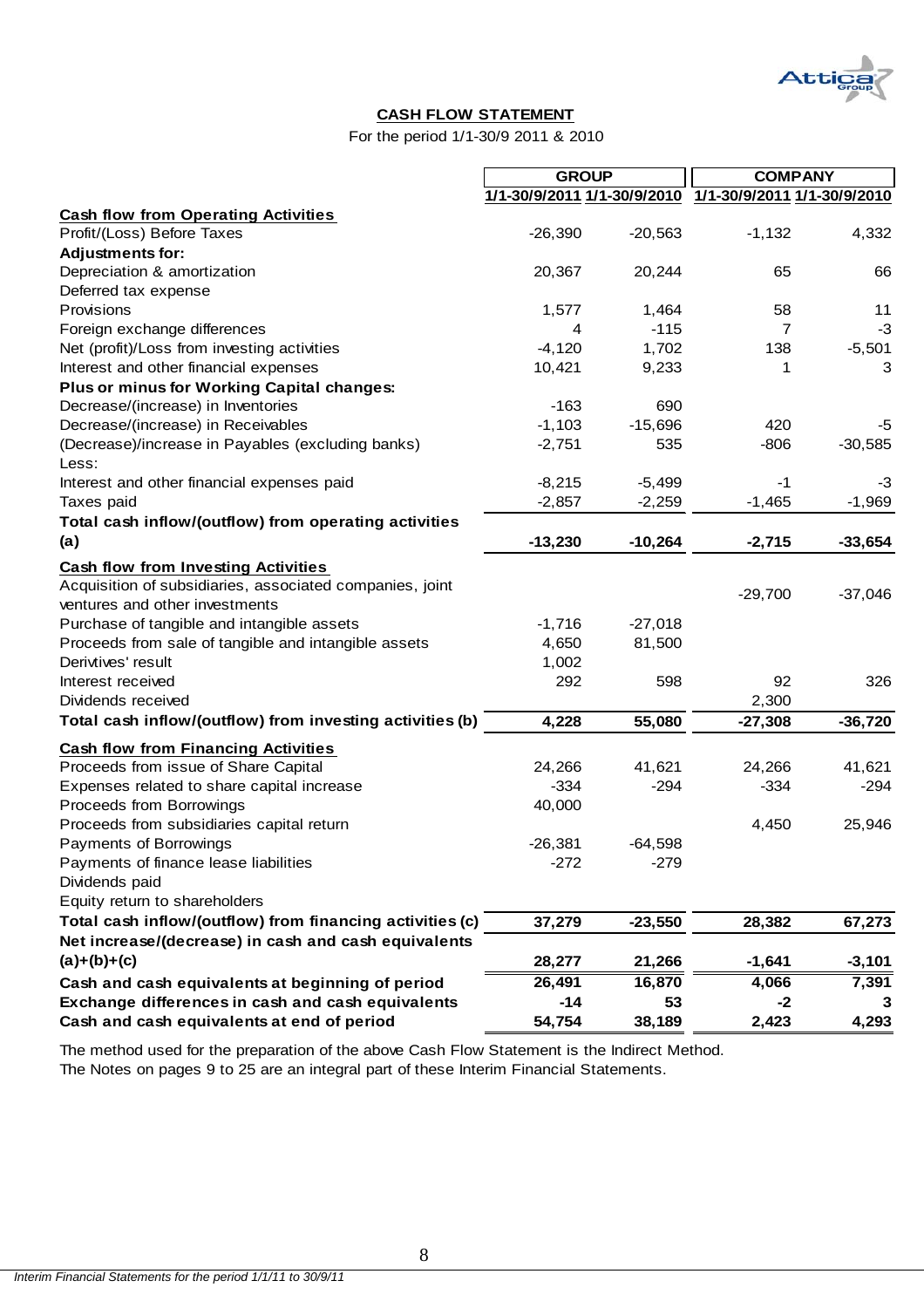

#### **Notes to the Financial Statements**

#### **1. General information**

ATTICA HOLDINGS S.A. ("ATTICA GROUP") is a Holding Company and as such does not have trading activities of its own. The Company, through its subsidiaries, mainly operates in passenger shipping.

The headquarters of the Company are in Athens, Greece, 123-125, Syngrou Avenue & 3, Torva Street, 11745.

The number of employees, at period end, was 6 for the parent company and 1,196 for the Group, while at  $30<sup>th</sup>$  September, 2010 was 6 and 1,345 respectively.

Attica Holdings S.A. shares are listed in the Athens Stock Exchange under the ticker symbol ATTICA.

The corresponding ticker symbol for Bloomberg is ATTICA GA and for Reuters is EPA.AT.

The total number of common registered voting shares, after the share capital increase (see § 6.8), outstanding as at  $30<sup>th</sup>$  September 2011 was 191,660,320 while the weighted average number of shares was 189,411,372 (see § 6.4). The total market capitalization was Euro 53.665 million approximately. The total market capitalization has been calculating in accordance with the number of shares after the share capital increased due to the fact that the new Attica shares started trading in Athens Stock Exchange on 31<sup>st</sup> January 2011.

The financial statements of Attica Holdings S.A. are included, using the full consolidation method, in the consolidated financial statements of MARFIN INVESTMENT GROUP HOLDINGS S.A. which is registered in Greece and whose total participation in the company (directly & indirectly), was 89.38%.

The interim financial statements of the Company and the Group for the period ending at  $30<sup>th</sup>$ September, 2011 were approved by the Board of Directors on 31<sup>st</sup> October, 2011.

*Due to rounding there may be minor differences in some amounts.* 

#### **2. Framework for the preparation of financial statements**

Condensed interim financial statements comprise limited scope of information as compared to that presented in the annual financial statements. The Group has adopted all the new Standards and Interpretations whose implementation is mandatory for the years starting as at 1<sup>st</sup> January, 2011. Paragraph 2.1 presents the accounting policy in accordance with the presentation of ANEK S.A. - SUPERFAST ENDEKA HELLAS INC &CO Joint Venture in the financial statements of the Group. Paragraph 2.2 presents the Standards, Amendments to the Standards and Interpretations that are either not effective yet or have not been adopted by the E.U.

Therefore, the attached interim Financial Statements should be read in line with the publicized annual Financial Statements as of 31<sup>st</sup> December, 2010 that include a full analysis of the accounting policies and valuation methods used.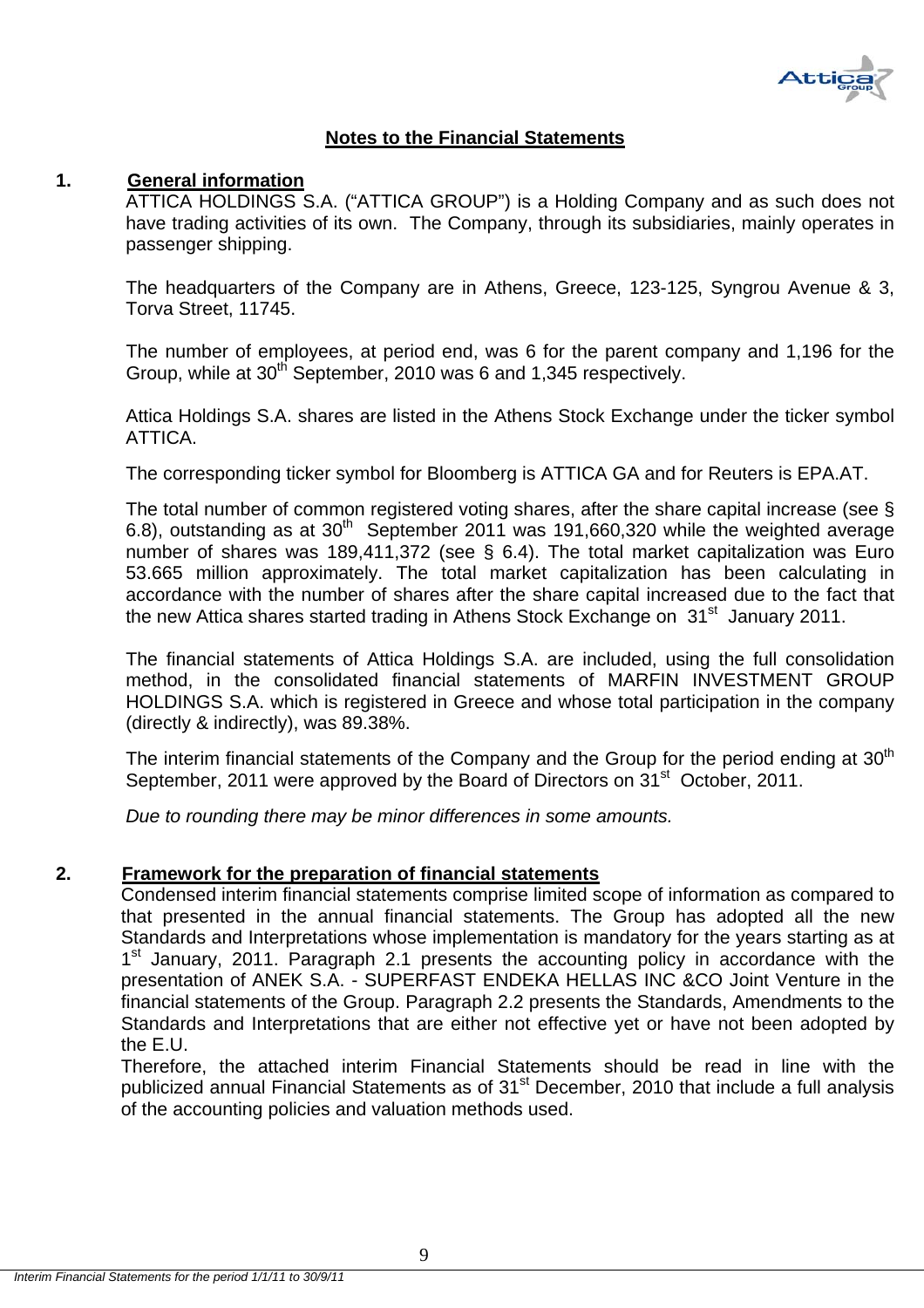

2.1. Accounting Policy in accordance with the presentation of ANEK S.A. - SUPERFAST ENDEKA HELLAS INC &CO Joint Venture in the financial statements of the Group In accordance with IAS 31 the above Joint Venture has been described as "Jointly controlled activities". The objective purpose, is the creation of income and its distribution to the venturers in accordance with the contractual arrangement. According to IAS 31, a venturer shall recognise in its financial statements:

- its share of the jointly controlled assets and any liabilities that it has incurred and
- any expenses that it has incurred and any income from the sale or use of its share of the output of the joint venture.

Because the assets, liabilities, income and expenses are recognised in the financial statements of the venturer, no adjustments or other consolidation procedures are required in respect of these items when the venture presents consolidated financial statements.

The net receivable that arise from each balance sheet date, from the relevant settlement and the payment from the Joint Venture to and from the venturers, has been posted in the short term receivables.

2.2. Changes in Accounting Principles (Amendments to 2010 opening publicized standards 2011)

#### **Annual Improvements 2010**

In 2010, the IASB issued the annual improvements to IFRS for the year 2010 – a series of adjustments to 7 Standards, as a part of the annual improvement program. The IASB annual improvement program aims to make necessary though not urgent adjustments to IFRSs and will not be a part of bigger revision program. Most Improvements are effective for annual periods starting on or after 1<sup>st</sup> January, 2011.

#### **Annual Improvements 2009**

In 2009, the IASB issued the annual improvements to IFRS for the year 2009, a series of adjustments to 12 Standards, as a part of the annual improvement program. The IASB annual improvement program aims to make necessary though not urgent adjustments to IFRSs and will not be a part of bigger revision program.

#### **IFRS 2 (Amendment) "Share Based Payments"**

The IASB has proceeded to the issue of an amendment to IFRS 2 regarding the accounting treatment of share based payments within the companies of the same group and the way they are accounted for in separate financial statements of subsidiaries. This amendment is not applicable to the Group.

#### **IAS 32 "Financial Instruments: Presentation" - Classification of Rights as Equity**

The amendment revises the definition of financial liabilities as provided in IAS 23, with respect to classification of rights issues (rights, options or warrants) as equity. The amendments had no effect on the Group financial statements. The amendment applies to annual accounting periods starting on or after  $1<sup>st</sup>$  February, 2010, while earlier application is permitted.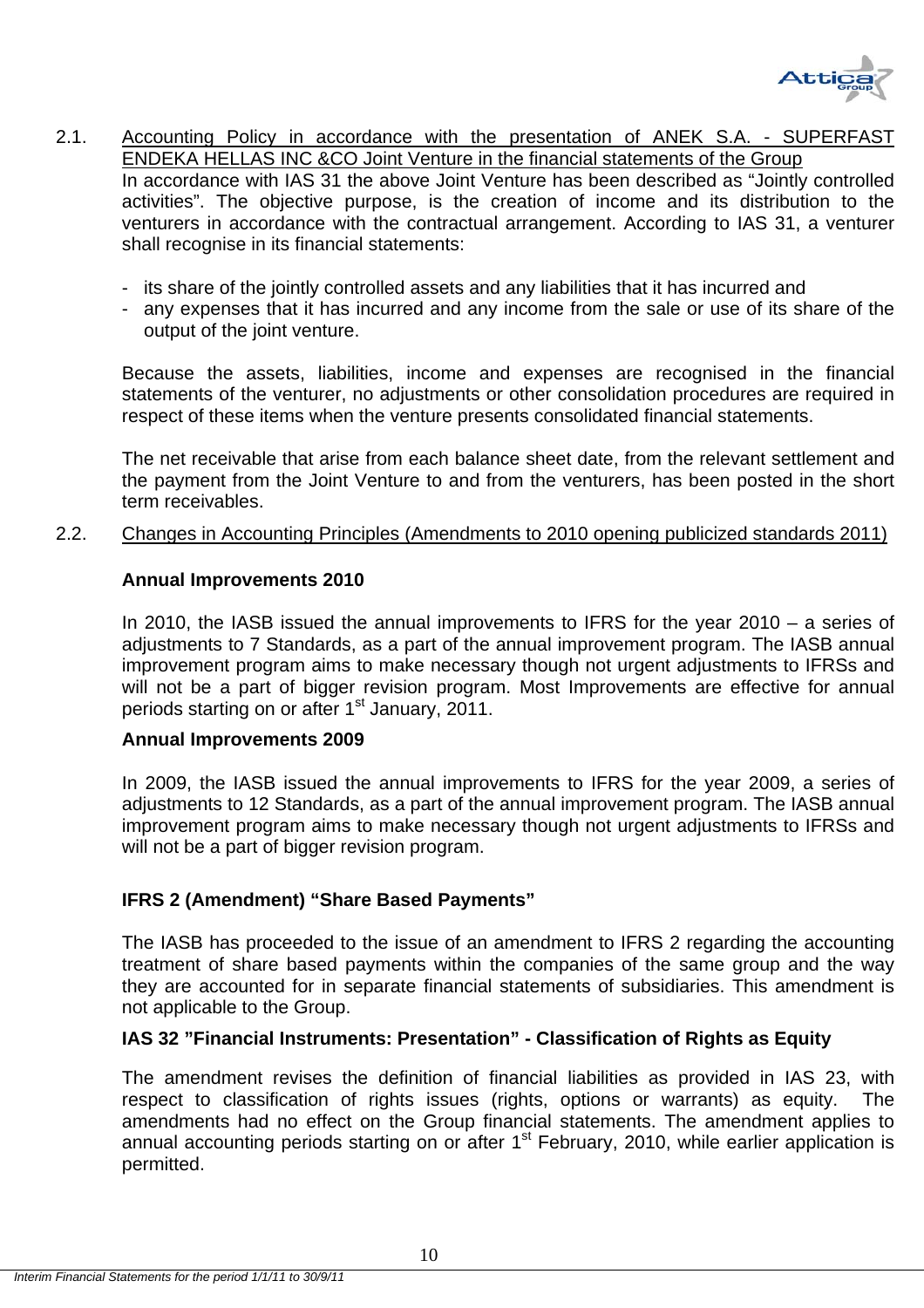

The application of the amendment is not expected to have an effect on the Company Financial Statements. The current Amendment has been approved by the European Union.

#### **IFRIC 14 (Amendment) "Minimum Funding Requirements Payments"**

The amendment has been issued to raise the limitations that an entity had on the recognition of an asset deriving from voluntary prepaid contributions for minimum funding requirements. The amendment had no effect on the Group operations.

#### **Amendment to IFRS 1 "First-time Adoption of International Financial Reporting Standards" - Limited Exemption from Comparative Disclosures under IFRS 7 for IFRS First-time Adopters**

The current amendment provides limited exemptions to IFRS first time adopters from provision of comparative information pertaining to disclosures required by IFRS 7 «Financial Instruments: Disclosures». The amendment had no effect on the Group operations.

## **IAS 24: "Related Party Disclosures" (revision)**

The current amendment clarifies the definition of related parties and reduces disclosures regarding related parties of the State. In particular, it rescinds the obligation of State entities to disclose details of all transactions with other State parties, it clarifies and simplifies the definition of a related party and endorses the disclosure not only of transactions and balances between related parties, but also undertakings, both in separate and consolidated statements. The application of the revised Standard has no significant effect on the financial statements.

#### **IFRIC 19: «Extinguishing Financial Liabilities with Equity Instruments»**

IFRIC19 considers the accounting treatment when an entity renegotiates the terms of a financial liability with its creditor and the creditor agrees to accept the entity's shares or other equity instruments to settle the financial liability fully or partially. Such transactions are sometimes referred to as «debit - equity instruments» transactions or shares transactions, whose frequency increases during the financial crises. The amendment is not applicable to the Group.

#### 2.3. Standards, amendments, and interpretations to existing standards that are either not effective yet or have not been adopted by the E.U.

Furthermore, the IASB has proceeded to the issue of the following new IFRSs, amendments and interpretations which are not mandatory for these financial statements and as at the date of issue of these financial statements have not been adopted by the E.U.

#### **IFRS 9: «Financial Instruments»**

The IASB is planning to fully replace IAS 39 «Financial Instruments: Recognition and Measurement» by the end of 2010, that will be put in force for annual financial periods starting at 1<sup>st</sup> January, 2013. IFRS 9 constitutes the first stage of the ongoing project for the replacement of IAS 39. The main stages of the project are as follows: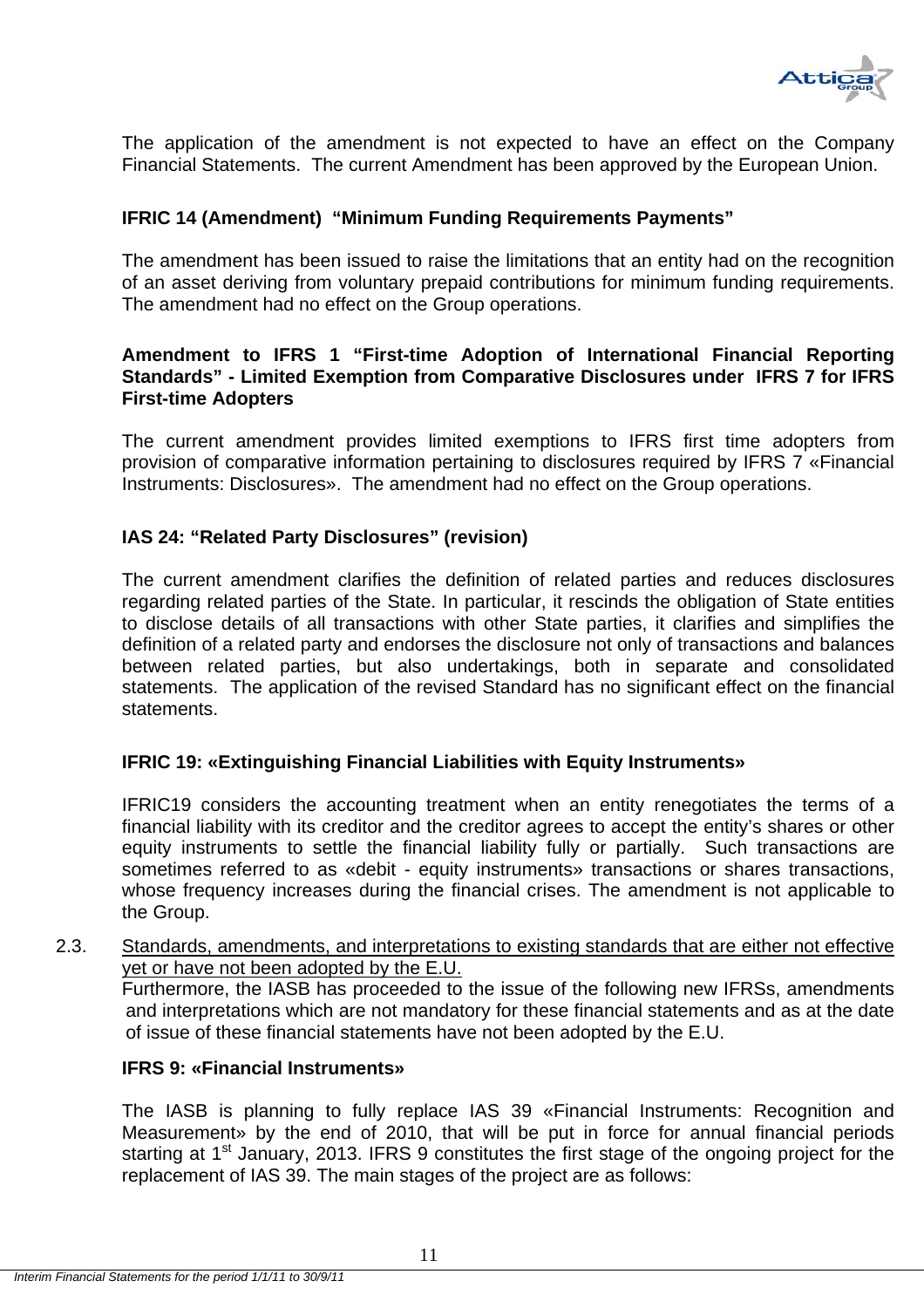

1st stage: Recognition and Measurement

2nd stage: Impairment method

3rd stage: Hedge accounting

Furthermore, an additional stage concerns issues related with derecognition.

IFRS 9 aims to reduce complexity in the accounting treatment of financial instruments by offering fewer categories of financial assets and a principle based on the approach for their classification. According to the new Standard, the entity classifies financial assets either at amortised cost or at fair value based on:

a) the entity's business model for managing financial assets,

b) the characteristics of the contractual terms of the financial asset give rise on specified dates to cash flows (if it has decided not to appoint the financial asset at fair value through profit and loss).

The division of all financial assets into two categories – amortised cost and fair value – means that only one impairment model will be required in the context of the new standard, thus reducing complexity.

The effect from the application of IFRS 9 is evaluated by the company as it is estimated that the business model that will be selected by the company for managing its financial assets will have an impact on its Equity and P&L.

The Standard is effective for annual periods starting on or after 01/01/2013 and has not been approved by the EU yet.

## **Amendment to IFRS 1 «First-time Adoption of International Financial Reporting Standards» - Removal of Fixed Dates for First-time Adopters.**

The Amendment removes the fixed IFRS transition date  $(1<sup>st</sup>$  January, 2004) and replaces it with actual IFRS transition date. At the same time, it removes derecognition requirement regarding the transactions that took place before the fixed transition date. The amendment is effective for annual periods beginning on or after  $1<sup>st</sup>$  July, 2011 and earlier application is permitted. The application of the Amendment will not affect the consolidated Financial Statements of the Group. The current Amendment is not applicable to the Group.

#### **IAS 12 - (Amendment) «Income Taxes».**

 IAS 12 requires an entity to measure the deferred tax relating to an asset depending on whether the entity expects to recover the carrying amount of the asset through use or sale. In cases related to investment property and when an asset is measured at fair value, it can be difficult and subjective to assess whether recovery will be through use or through sale. The amendment provides a practical solution to the problem by introducing a presumption that recovery of the carrying amount will be through future sale of the asset. The amendment is effective for annual periods beginning on or after 1<sup>st</sup> January, 2012 and it will be examined whether its implementation will have an impact on the Group consolidated Financial Statements. This amendment has not been approved by the European Union.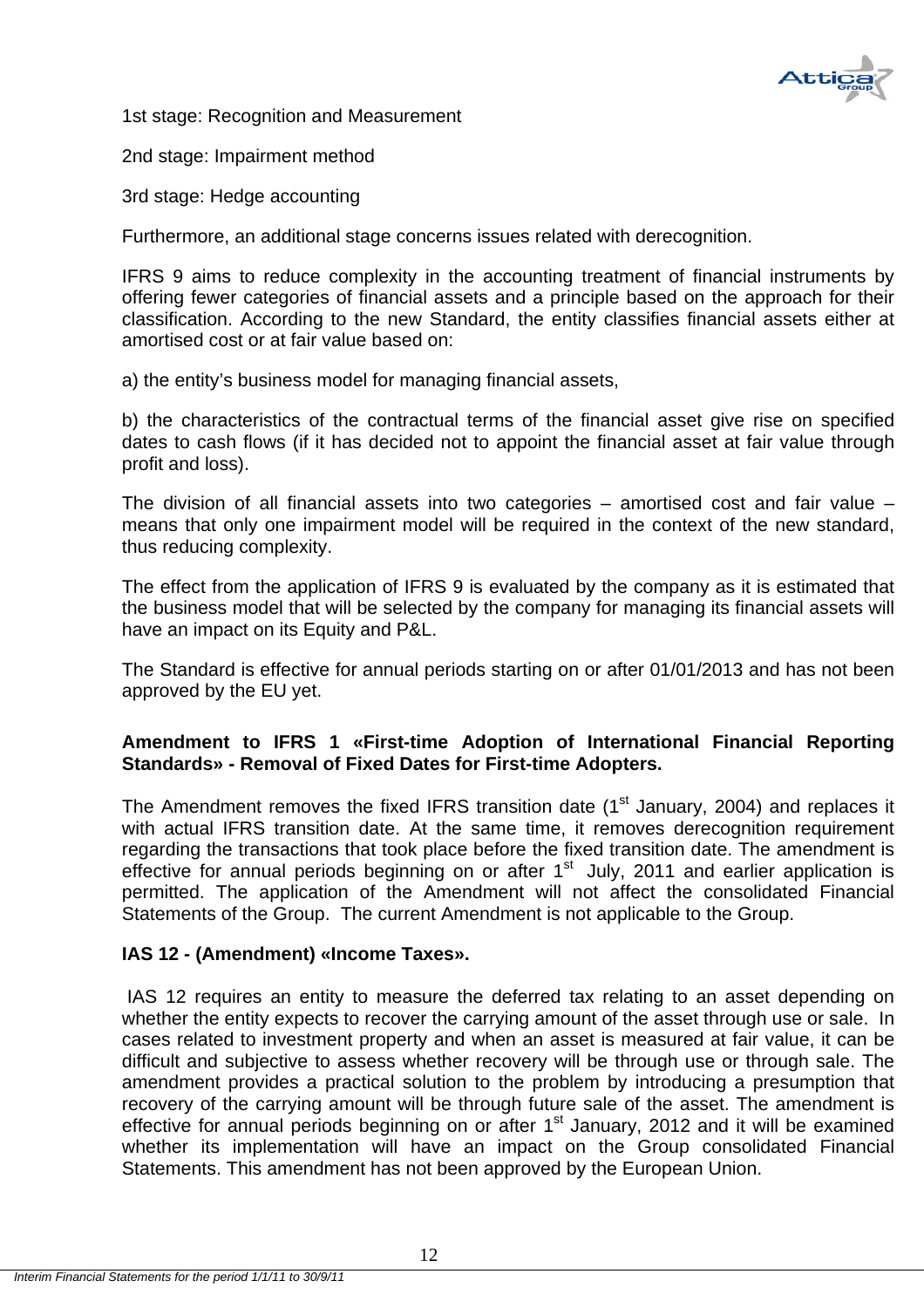

## **Amendment to IFRS 1 «First-time Adoption of International Financial Reporting Standards» - Severe Hyperinflation.**

The amendment proposes guidance on how an entity should resume presenting financial statements in accordance with International Financial Reporting Standards (IFRSs) after a period when the entity was unable to comply with IFRSs because its functional currency was subject to severe hyperinflation. The amendment is effective for annual periods beginning on or after 1<sup>st</sup> July, 2011 and earlier application is permitted. The implementation of the amendment will not affect the Group consolidated Financial Statements. This amendment has not been approved by the European Union.

#### **IFRS 7 «Financial Instruments: Disclosures» - Amendments concerning additional disclosures for transfer of financial assets»**

The amendments will allow users of financial statements to improve their understanding of transfer transactions of financial assets (for example, securitisations), including understanding the possible effects of any risks that may remain with the entity that transferred the assets. The amendment also requires additional disclosures if a disproportionate amount of transfer transactions are undertaken around the end of a reporting period. The amendment is effective for annual periods beginning on or after  $1<sup>st</sup>$  July, 2011 and earlier application is permitted. The implementation of the amendment will not affect the Group consolidated Financial Statements. This amendment has not been approved by the European Union.

#### **IFRS 10 «Consolidated financial statements»**

The current Standard supersedes IAS 27 «Consolidated and Separate Financial Statements» and SIC 12 «Consolidation — Special Purpose Entities». The new standard changes the definition of control for the purposes of determining which entities shall be consolidated in the consolidated financial statements of the parent. The standard provides additional guidance to assist under defining the control in cases, when it is difficult to estimate. Furthermore, the Group shall make several disclosures regarding the entities consolidated as subsidiaries as well as non-consolidated entities with which there is share based relation. The standard is expected to lead to changes in the structure of conventional groups and in some cases, the effects may be significant.

The amendment is effective for annual periods beginning on or after 1<sup>st</sup> July, 2011 and earlier application is permitted. The implementation of the amendment will not affect the Group consolidated Financial Statements. This amendment has not been approved by the European Union.

#### **IFRS 11 «Joint Arrangements»**

The new standard IFRS 11 supersedes IAS 31 «Interests in Joint Ventures». Under the new principles, these arrangements are treated more according to the rights and obligations arising from such kind of arrangements rather than based on their legal form. The new standard removes the proportional consolidation for joint ventures as well as the terminology of IAS 31 for 'jointly controlled operations' or' jointly controlled assets ". Most ventures will involve "joint operations".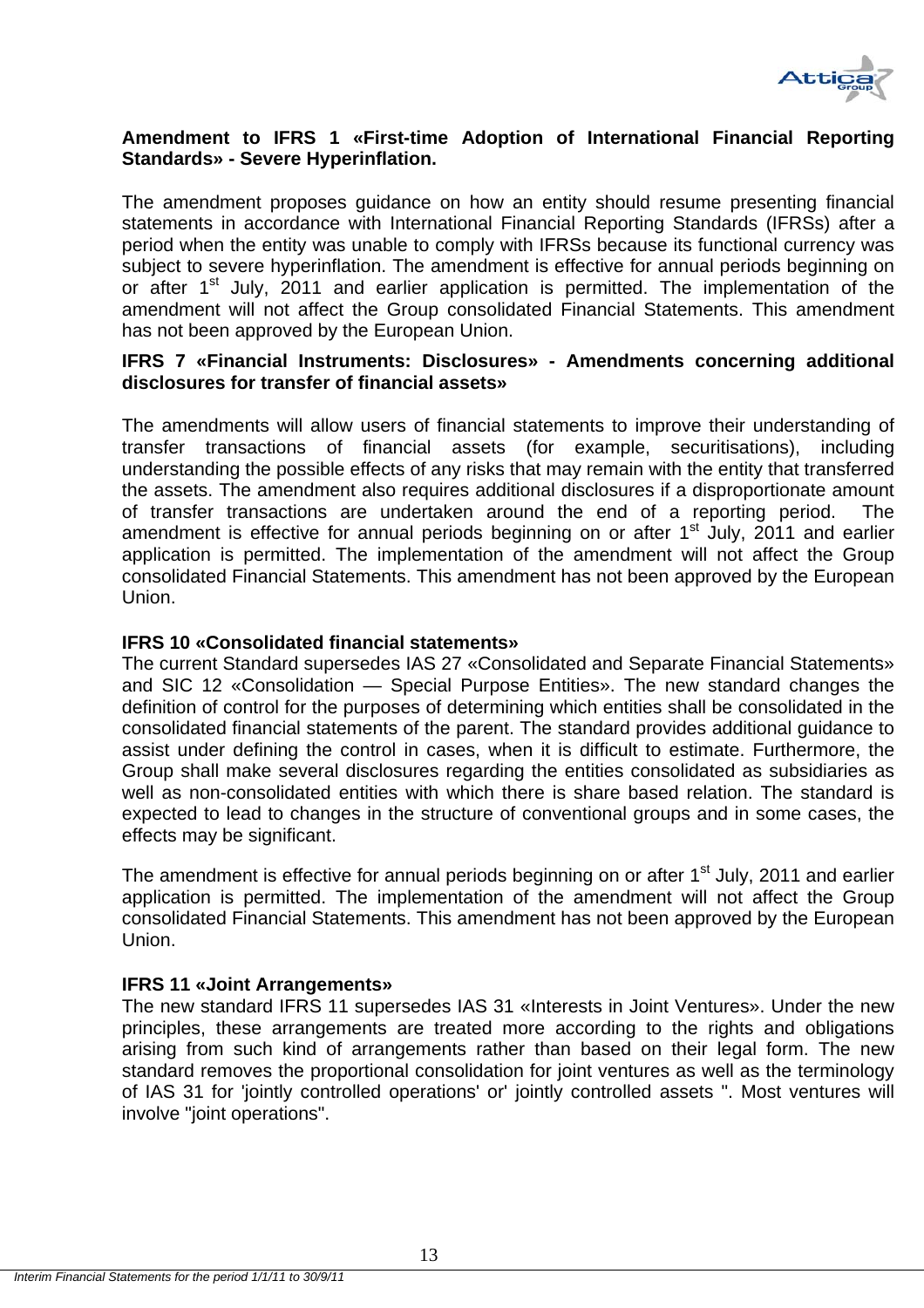

The amendment is effective for annual periods beginning on or after 1<sup>st</sup> January, 2013 and earlier application is permitted. The implementation of the amendment is expected to affect the Group Financial Statements. This amendment has not been approved by the European Union.

#### **IFRS 12 «Disclosure of Interests in Other Entities»**

The standard unites, improves and supersedes disclosure requirements for all forms of interests in subsidiaries, associates and non-consolidated entities within a uniform disclosures standard. It also provides better transparency and will assist the investors to estimate the extent to which a reporting entity has participated in creation of special structures and risks to which it is exposed.

The amendment is effective for annual periods beginning on or after  $1<sup>st</sup>$  January, 2013 and earlier application is permitted. The implementation of the amendment is expected to affect the Group Financial Statements. This amendment has not been approved by the European Union.

#### **IFRS 13 «Fair Value Measurement»**

The new standard defines fair value, sets out in a single IFRS a framework for measuring fair value and requires disclosures about fair value measurements. The measurement and disclosure requirements of IFRS 13 apply when another IFRS requires or permits the item to be measured at fair value. IFRS 13 does not determine when an asset, a liability or an entity's own equity instrument is measured at fair value.

Neither does it change the requirements of other IFRSs regarding the items measured at fair value and makes no reference to the way the changes in fair value are presented in the Financial Statements.

The amendment is effective for annual periods beginning on or after 1<sup>st</sup> January, 2013 and earlier application is permitted. The implementation of the amendment is expected to affect the Group Financial Statements. This amendment has not been approved by the European Union.

#### **IAS 27 (Amendment) «Separate Financial Statements»**

The standard refers to subsequent changes arising from the publication of new IFRS 10. IAS 27 will apply exclusively to separate financial statements, which requirements remain essentially unchanged.

The amendment is effective for annual periods beginning on or after 1<sup>st</sup> January, 2013 and earlier application is permitted. The implementation of the amendment is expected to affect the Company Financial Statements. This amendment has not been approved by the European Union.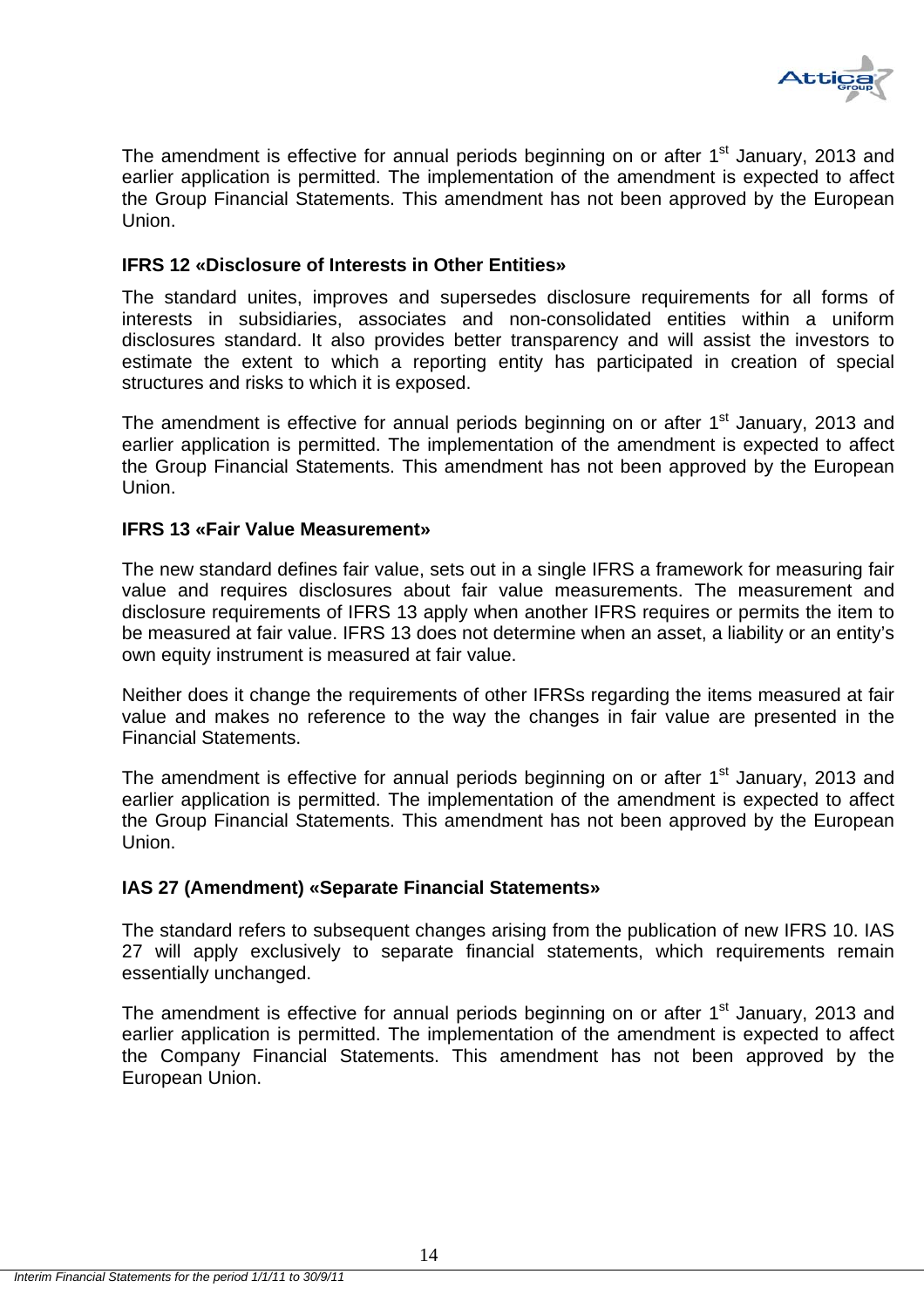

#### **IAS 28 (Amendment) «Investments in Associates and Joint Ventures»**

The objective of this revised standard is to define the accounting principles to be applied following the changes arising from the publication of IFRS 11. The revised standard continues to define the ways of accounting monitoring under the equity method.

The amendment is effective for annual periods beginning on or after  $1<sup>st</sup>$  January, 2013 and earlier application is permitted. The implementation of the amendment is expected to affect the Company Financial Statements. This amendment has not been approved by the European Union.

#### **IAS 19 (Amendment) «Employee Benefits»**

The amendment to the standard removes the option of recognition of profit and loss under «corridor» method. Moreover, changes from revaluation of assets and liabilities arising from a defined benefit plan will be presented in the statement of other comprehensive income.

There will be also provided additional disclosures on defined benefit plans regarding the defined benefit plans characteristics and the risks to which the providers are exposed under their participation in the aforementioned plans.

The amendment is effective for annual periods beginning on or after  $1<sup>st</sup>$  January, 2013 and earlier application is permitted. The implementation of the amendment is not expected to affect the Company Financial Statements. This amendment has not been approved by the European Union.

#### **IAS 1 (Amendment) «Presentation of Financial Statements»**

The amendments to IAS 1 require that the entities, preparing financial statements in compliance with IFRS, shall present the items in the statement of other comprehensive income based on whether they are potentially reclassifiable to profit or loss subsequently to facilitate harmonization with US GAAP.

The amendment is effective for annual periods beginning on or after  $1<sup>st</sup>$  July, 2012 and earlier application is permitted. The implementation of the amendment is not expected to affect the Company Financial Statements. This amendment has not been approved by the European Union.

#### **3. Consolidation - Joint service agreement**

#### 3.1. Consolidation of the subsidiaries of Attica Holdings S.A. The following directly subsidiaries are being consolidated using the full consolidation method.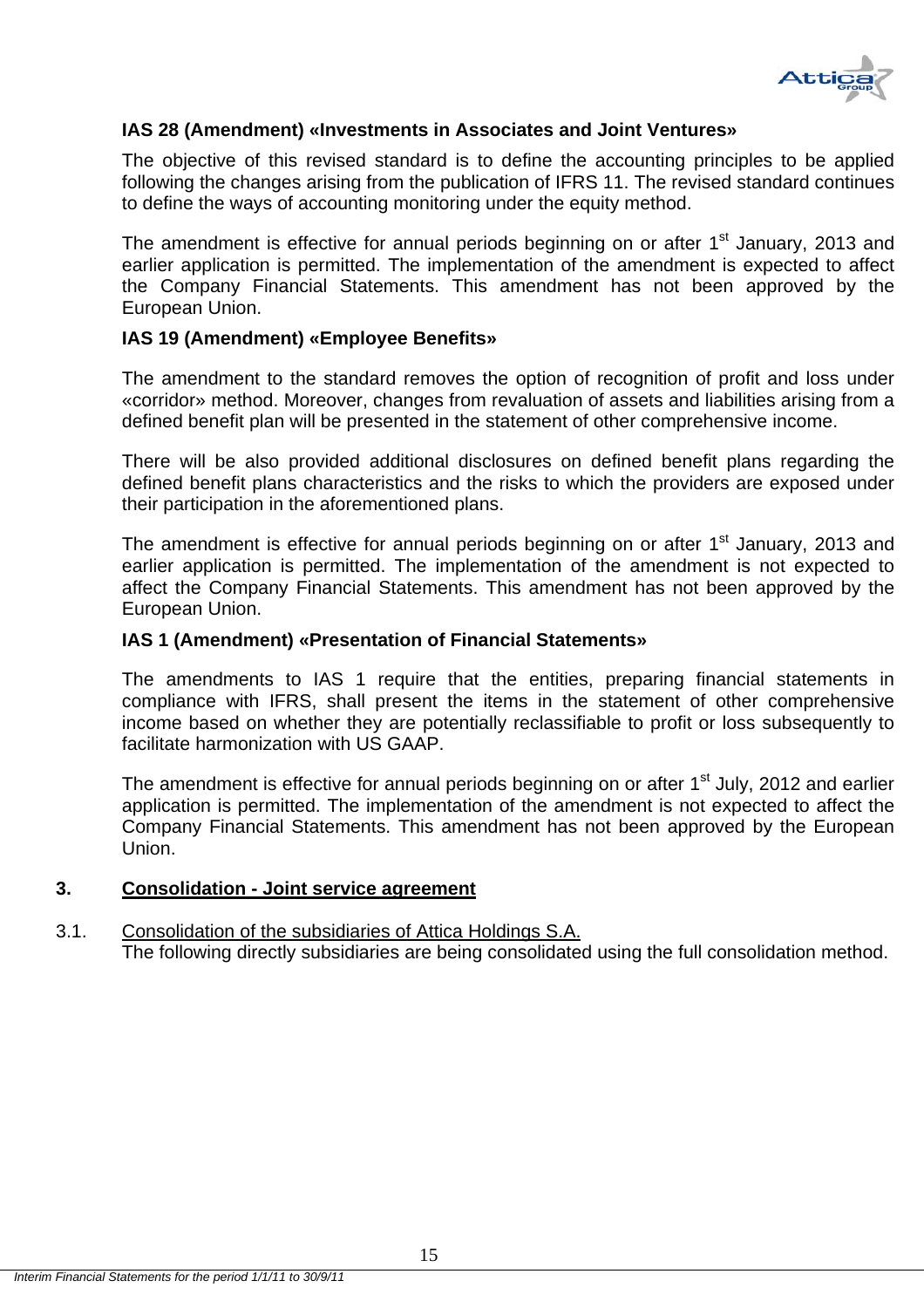

| <b>Subsidiary</b>                                            | Carrying    |      | % of direct % of indirect<br>amount participation participation participation | % of total | Country | Nature of<br>Relationship  | <b>Consolidation</b><br>Method | <b>Unaudited</b><br><b>Fiscal Years</b> |
|--------------------------------------------------------------|-------------|------|-------------------------------------------------------------------------------|------------|---------|----------------------------|--------------------------------|-----------------------------------------|
| SUPERFAST EPTAMC.                                            | 49          | 100% | 0%                                                                            | 100%       | Greece  | <b>Direct</b>              | Full                           | 2007-2011                               |
| SUPERFAST OKTO MC.                                           | 32          | 100% | 0%                                                                            | 100%       | Greece  | <b>Direct</b>              | Full                           | 2007-2011                               |
| SUPERFAST ENNEA MC.                                          | 1.005       | 100% | 0%                                                                            | 100%       | Greece  | <b>Direct</b>              | Full                           | 2007-2011                               |
| SUPERFAST DEKAMC.                                            | 54          | 100% | 0%                                                                            | 100%       | Greece  | Direct                     | Full                           | 2007-2011                               |
| NORDIAMC.                                                    | 23          | 100% | 0%                                                                            | 100%       | Greece  | <b>Direct</b>              | Full                           | 2007-2011                               |
| MARIN MC.                                                    | 2.306       | 100% | 0%                                                                            | 100%       | Greece  | Direct                     | Full                           | 2007-2011                               |
| <b>ATTICA CHALLENGE LTD</b>                                  | 327         | 100% | 0%                                                                            | 100%       | Malta   | <b>Direct</b>              | Full                           |                                         |
| <b>ATTICA SHIELD LTD</b>                                     | 1.898       | 100% | 0%                                                                            | 100%       | Malta   | <b>Direct</b>              | Full                           |                                         |
| ATTICA PREMIUM S.A.                                          | 1,350       | 100% | 0%                                                                            | 100%       | Greece  | <b>Direct</b>              | Full                           | 2006-2011                               |
| SUPERFAST DODEKA (HELLAS) INC. &<br>CO JOINT VENTURE         |             | 0%   | 0%                                                                            | 0%         | Greece  | Under common<br>management | Full                           | 2007-2011                               |
| SUPERFAST FERRIES S.A.                                       | 2           | 100% | 0%                                                                            | 100%       | Liberia | <b>Direct</b>              | Full                           | 2007-2011                               |
| SUPERFAST PENTE INC.                                         | 1,300       | 100% | 0%                                                                            | 100%       | Liberia | <b>Direct</b>              | Full                           | 2007-2011                               |
| SUPERFAST EXI INC.                                           | 59,423      | 100% | 0%                                                                            | 100%       | Liberia | <b>Direct</b>              | Full                           | 2007-2011                               |
| SUPERFAST ENDEKAINC.                                         | 54,008      | 100% | 0%                                                                            | 100%       | Liberia | <b>Direct</b>              | Full                           | 2007-2011                               |
| SUPERFAST DODEKA INC.                                        | $\mathbf 0$ | 100% | 0%                                                                            | 100%       | Liberia | <b>Direct</b>              | Full                           | 2007-2011                               |
| BLUE STAR FERRIES MARITIME S.A.                              | 195.764     | 100% | 0%                                                                            | 100%       | Greece  | <b>Direct</b>              | Full                           | 2008-2011                               |
| BLUE STAR FERRIES JOINT VENTURE                              |             | 0%   | 0%                                                                            | 0%         | Greece  | Under common<br>management | Full                           | 2008-2011                               |
| <b>BLUE STAR FERRIES S.A.</b>                                | 3.664       | 100% | 0%                                                                            | 100%       | Liberia | <b>Direct</b>              | Full                           | 2008-2011                               |
| WATERFRONT NAVIGATION COMPANY                                | 1           | 100% | 0%                                                                            | 100%       | Liberia | <b>Direct</b>              | Full                           |                                         |
| THELMO MARINE S.A.                                           | 77          | 100% | 0%                                                                            | 100%       | Liberia | Direct                     | Full                           |                                         |
| BLUE ISLAND SHIPPING INC.                                    | 29          | 100% | 0%                                                                            | 100%       | Panama  | Direct                     | Full                           |                                         |
| STRINTZIS LINES SHIPPING LTD.                                | 22          | 100% | 0%                                                                            | 100%       | Cyprus  | Direct                     | Full                           |                                         |
| SUPERFAST ONE INC.                                           | 18.734      | 100% | 0%                                                                            | 100%       | Liberia | Direct                     | Full                           | 2008-2011                               |
| SUPERFAST TWO INC.                                           | 22.765      | 100% | 0%                                                                            | 100%       | Liberia | <b>Direct</b>              | Full                           | 2009-2011                               |
| ATTICA FERRIES M.C.                                          | 46.794      | 100% | 0%                                                                            | 100%       | Greece  | Direct                     | Full                           | 2009-2011                               |
| BLUE STAR FERRIES MARITIME S.A. &<br><b>CO JOINT VENTURE</b> |             | 100% | 0%                                                                            | 100%       | Greece  | Under common<br>management | Full                           | 2009-2011                               |
| <b>BLUE STAR M.C.</b>                                        | 28.669      | 100% | 0%                                                                            | 100%       | Greece  | <b>Direct</b>              | Full                           | 2009-2011                               |
| <b>BLUE STAR FERRIES M.C.</b>                                | 28.843      | 100% | 0%                                                                            | 100%       | Greece  | <b>Direct</b>              | Full                           | 2009-2011                               |
| ATTICA FERRIES MARITIME S.A.                                 | 100         | 100% | 0%                                                                            | 100%       | Greece  | <b>Direct</b>              | Full                           | 2011                                    |

The subsidiaries registered outside the European Union, which do have an establishment in Greece, are not obliged to taxation audit.

For all the companies of the Group, there are no changes of the method of consolidation.

There are no companies which have been consolidated in the present period while they have not been consolidated either in the previous period or in the same period of the fiscal year 2010. The exception to the above is the 100% subsidiary Attica Ferries Maritime S.A. which is consolidated for the first time on  $25<sup>th</sup>$  May, 2011.

There are no companies which have not been consolidated in the present period while they have been consolidated either in the previous period or in the same period of the fiscal year 2010.

There are no companies of the Group which have not been consolidated in the consolidated financial statements.

#### 3.2. Agreement between ATTICA HOLDINGS S.A. and ANEK

On 24<sup>th</sup> May, 2011 the Group has announced the signing of a joint service agreement with ANEK Lines for the employment of vessels of the two companies in the international route Patras – Igoumenitsa – Ancona and the domestic route Piraeus – Herakleion, Crete.

Therefore, the Joint Venture company "Anek S.A. – Superfast Endeka (Hellas) Inc" (distrinctive name "Anek – Superfast" ) has been established in which participate the companies Anek S.A., Superfast Exi (Hellas) Inc., Superfast Endeka (Hellas) Inc. and Attika Ferries M.C.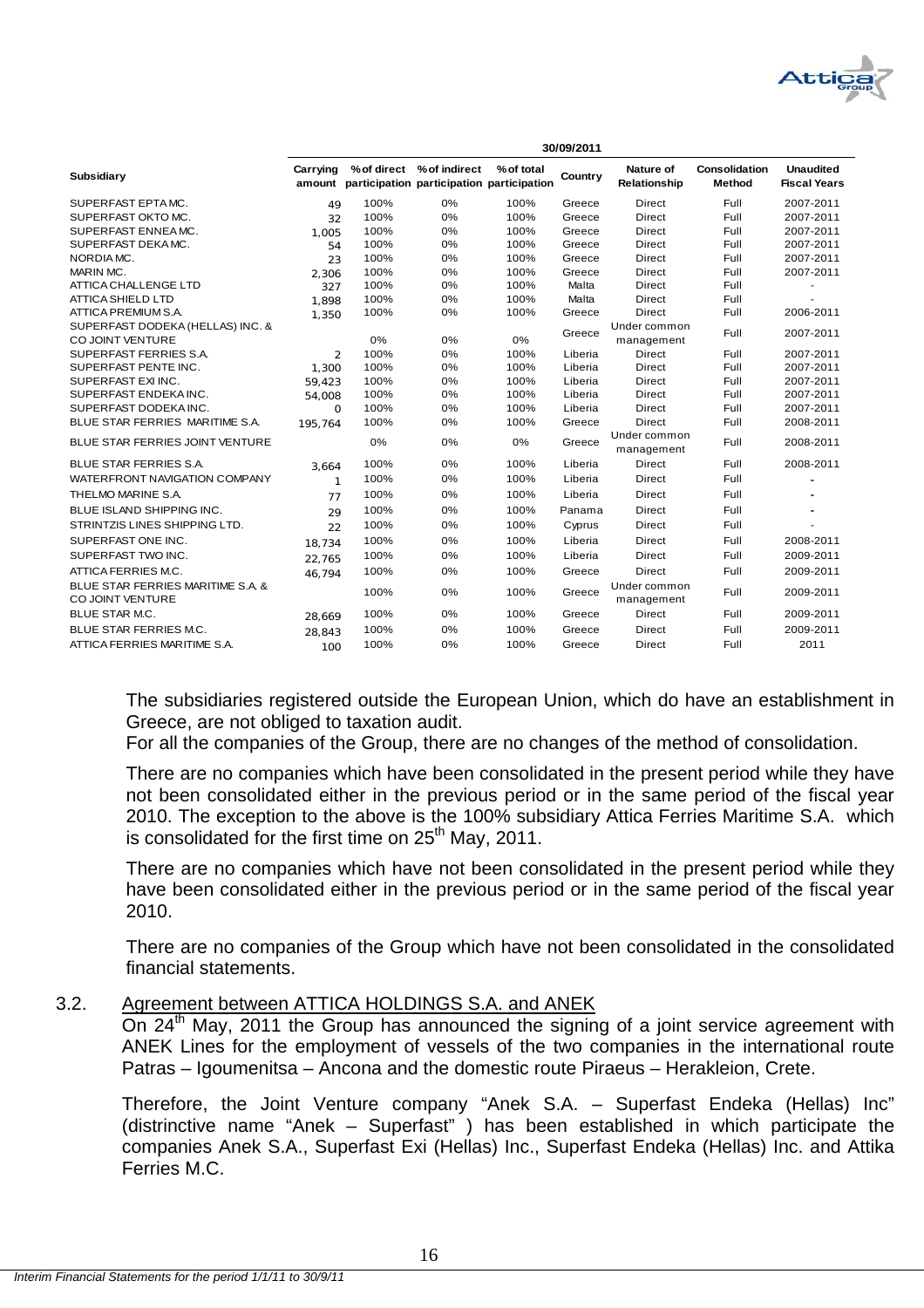

## **4. Related Party disclosures**

4.1. Intercompany transactions between ATTICA HOLDINGS S.A. and other companies of Attica **Group** 

The parent company has an amount of Euro 3.179 mln as receivable dividend arising from its 100% subsidiary company Blue Star Ferries Maritime S.A.

The parent company participated in the share capital increase of its 100% subsidiaries Superfast One Inc., Superfast Two Inc., Superfast Pente Inc., Superfast Exi Inc., Superfast Endeka Inc. and Attica Ferries Maritime S.A. with the amount of Euro 1.5 mln, Euro 4.0 mln, Euro 1.3 mln, Euro 17.3 mln, Euro 5.5 mln and 0.1 mln respectively.

Furthermore, the 100% subsidiary Attica Challenge LTD has decided to return part of its share capital to the parent company ATTICA HOLDINGS S.A. due to its share capital decrease. The capital return amounts Euro 4.45 mln.

The intercompany balances as at  $30<sup>th</sup>$  September, 2011 between the Group's companies arising from its corporate structure (see § 4.1. of the financial statements at 31<sup>st</sup> December, 2010) are the following:

- a) Between the shipowning companies of the Group stood at Euro 49.444 mln.
- b) Sales and balances of Attica Premium S.A. arising from its transactions with the Group's maritime entities stood at Euro 18 thousand and Euro 976 thousand respectively.
- c) Between Blue Star Ferries Maritime S.A. & CO Joint Venture and the shipowning companies of the Group stood at Euro 28.074 mln.

The transactions between Attica Premium S.A. and the other companies of Attica Group have been priced with market terms.

The above amounts are written-off in the consolidated accounts of ATTICA GROUP.

#### 4.1.1. Intercompany transactions between ATTICA HOLDINGS S.A. and the companies of MARFIN INVESTMENT Group

| <b>COMPANIES</b>                  |       | Sales Purchases | Receivables Payables<br>from | to  |
|-----------------------------------|-------|-----------------|------------------------------|-----|
| <b>GEFSIPLOIA S.A.</b>            | 4.891 | 236             | 808                          | 230 |
| VIVARTIA S.A.                     |       |                 |                              |     |
| S. NENDOS S.A.                    |       | 21              |                              | 9   |
| HELLENIC CATERING S.A.            | 3     | 136             |                              | 53  |
| HELLENIC FOOD SERVICE PATRON S.A. |       | 470             |                              | 220 |
| Y-LOGIMED                         |       | 311             |                              | 40  |
| MIG REAL ESTATE S.A.              |       | 84              | 19                           |     |
| SINGULAR LOGIC S.A.               |       | 97              |                              | 76  |
| SINGULAR LOGIC INTERGRATOR S.A.   |       | 41              |                              | 15  |
| D.S.M.S. S.A.                     |       | 1               |                              |     |
|                                   | 4.895 | 1.397           | 827                          | 643 |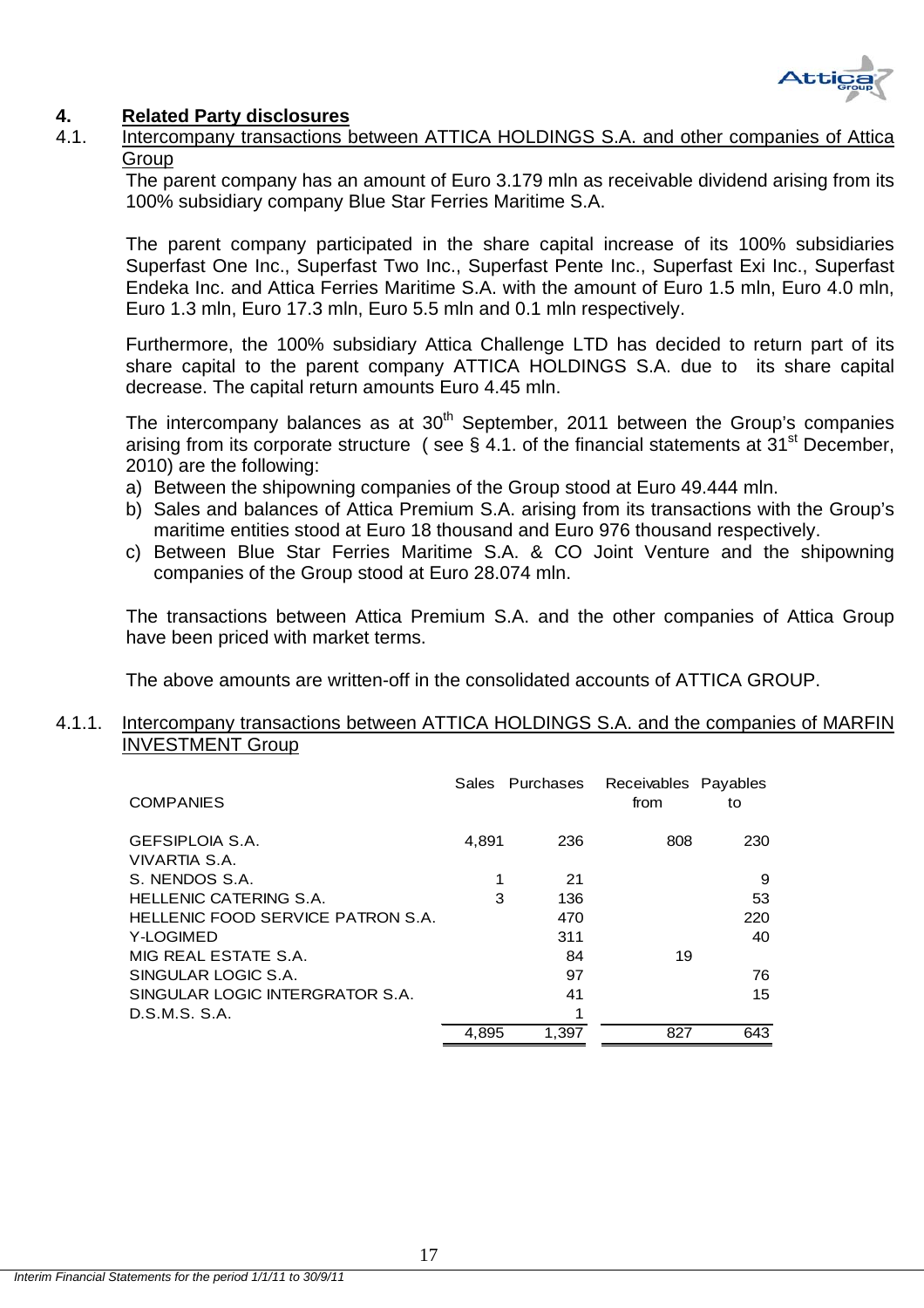

#### 4.2. Guarantees

 The parent company has guaranteed to lending banks the repayment of loans of the Group's vessels amounting € 348.357 mln.

#### 4.3. Board of Directors and Executive Directors' Fees

#### **Key management compensation**

|                                     | Amounts in $\epsilon$ |            |  |
|-------------------------------------|-----------------------|------------|--|
|                                     | 30/09/2011            | 30/09/2010 |  |
| Salaries & other employees benefits | 2,493                 | 2,476      |  |
| Social security costs               | 195                   | 195        |  |
| <b>B.O.D. Remuneration</b>          |                       |            |  |
| <b>Termination benefits</b>         |                       |            |  |
| Other long-term benefits            |                       |            |  |
| Share-based payments                |                       |            |  |
| Total                               | 2,688                 | 2,671      |  |
| Number of key management personnel  | 14                    | 14         |  |

Key management personnel are those persons having authority and responsibility for planning, directing and controlling the activities of the entity, directly or indirectly, including any director (whether executive or otherwise) of that entity.

#### **5. Transactions between ATTICA HOLDINGS S.A. and MARFIN POPULAR BANK**

|                           | Group      | Company    |
|---------------------------|------------|------------|
|                           | 30/09/2011 | 30/09/2011 |
| Cash and cash equivalents | 10,814     | 2,569      |
| <b>Borrowings</b>         | 44,883     |            |
| Financial income          | 226        | 91         |
| <b>Financial expenses</b> | 369        | 6          |

#### **6. General information for the Financial Statements (period 1-1 to 30-09-2011)**

The figures of the period  $1/1 - 30/9/2011$  are not fully comparable with the corresponding figures of continuing operations of the previous year because:

- a) the vessel Superferry II operated during the whole course of the first half of 2010, while in the present period was deployed until its sale on  $1<sup>st</sup>$  March, 2011.
- b) the vessel Superfast V operated in Adriatic Sea until its sale on  $16<sup>th</sup>$  February, 2010.

#### 6.1. Revenue Analysis and Geographical Segments Report

The Group has decided to provide information based on the geographical segmentation of its operations.

The Group operates in the Greek Domestic Routes and in Adriatic Sea The Group's vessels provide transportation services to passengers, private vehicles and freight.

#### **Seasonality**

The Company's sales are highly seasonal. The highest traffic for passengers and vehicles is observed during the months July, August and September while the lowest traffic for passengers and vehicles is observed between November and February. On the other hand, freight sales are not affected significantly by seasonality.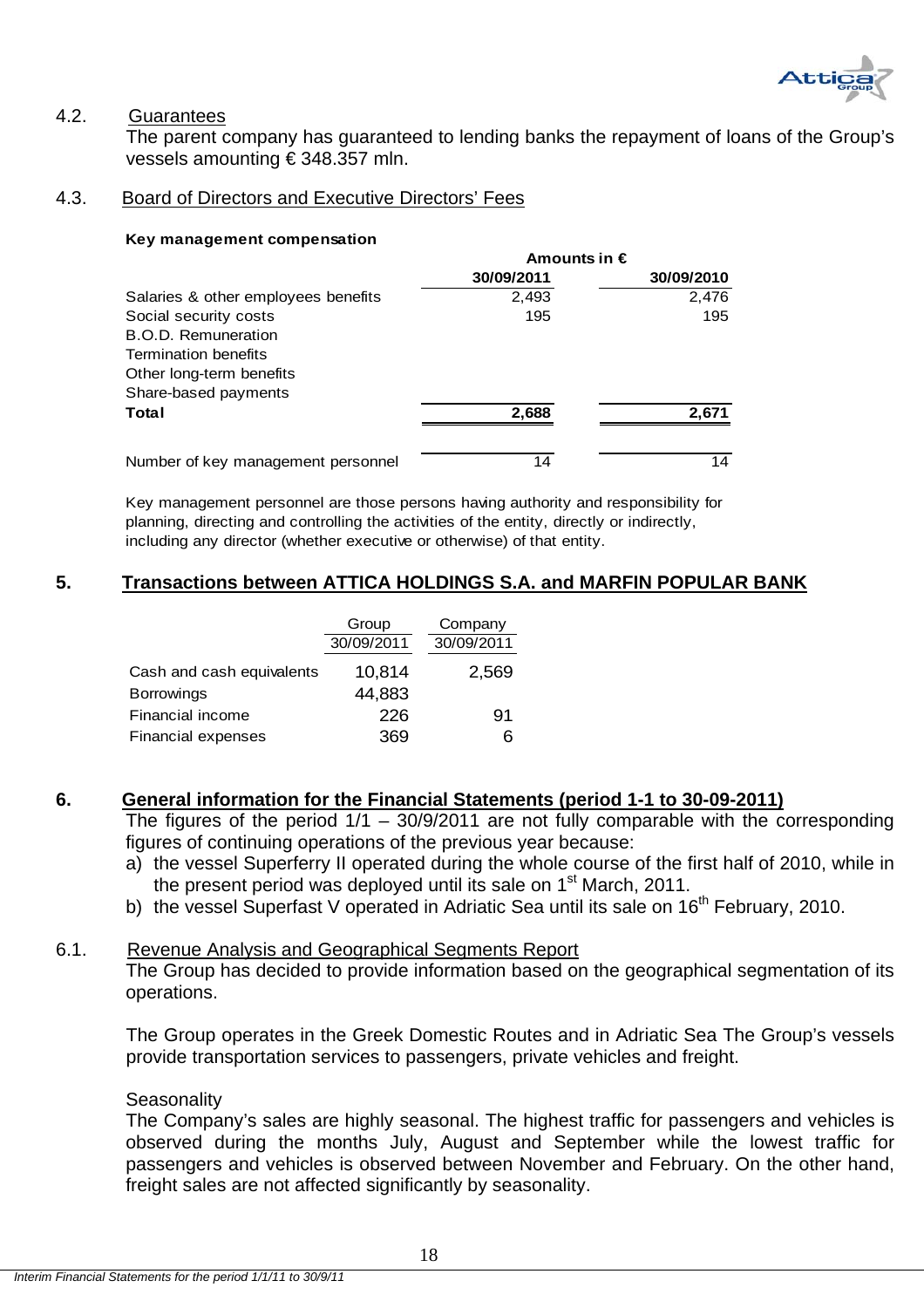

The Company, as a holding company, does not have any sales activity and for this reason there is no revenue analysis by geographical segment.

The consolidated results and other information per segment for the period 1/01 – 30/09/2011 are as follows:

|                                                         | <b>GROUP</b>       |                 |          |            |
|---------------------------------------------------------|--------------------|-----------------|----------|------------|
|                                                         |                    | 1/1-30/09/2011  |          |            |
| <b>Geographical Segment</b>                             | Domestic<br>Routes | Adriatic<br>Sea | Other    | Total      |
| <b>Income elements</b>                                  |                    |                 |          |            |
| Fares                                                   | 108,494            | 77,402          |          | 185,896    |
| <b>On-board Sales</b>                                   | 7,301              | 9,823           |          | 17,124     |
| Travel Agency Services (Intersector Sales)              |                    |                 | 19       | 19         |
| <b>Intersector Sales Write-offs</b>                     |                    |                 | $-19$    | $-19$      |
| <b>Total Revenue</b>                                    | 115,795            | 87,225          | $\Omega$ | 203,020    |
| <b>Operating Expenses</b>                               | $-100,460$         | $-86,577$       | $-15$    | $-187,052$ |
| <b>Management &amp; Distribution Expenses</b>           | $-22,000$          | $-13,254$       | $-2,256$ | $-37,509$  |
| Other revenue / expenses                                | 576                | 1,009           | 103      | 1,689      |
| Earnings before taxes, investing and financial results  | $-6,089$           | $-11,596$       | $-2,167$ | $-19,853$  |
| <b>Financial results</b>                                | $-5,582$           | $-4,726$        | $-157$   | $-10,465$  |
| Profit from sale of assets                              | 3,928              |                 |          | 3,928      |
| Earnings before taxes, investing and financial results, |                    |                 |          |            |
| depreciation and amortization                           | 5,918              | $-3,250$        | $-2,155$ | 514        |
| Profit/Loss before Taxes                                | $-7,743$           | $-16,323$       | $-2,324$ | $-26,390$  |
| Income taxes                                            | $-24$              | $-37$           |          | $-61$      |
| Profit/Loss after Taxes                                 | $-7,768$           | $-16,359$       | $-2,324$ | $-26,451$  |
| Customer geographic distribution                        |                    |                 |          |            |
| Greece                                                  | 180,448            |                 |          |            |
| Europe                                                  | 21,840             |                 |          |            |
| Third countries                                         | 732                |                 |          |            |
| Total Fares & Travel Agency Services                    | 203,020            |                 |          |            |
|                                                         |                    | 1/1-30/09/2011  |          |            |
|                                                         | Domestic           | Adriatic        |          |            |
| <b>Geographical Segment</b>                             | Routes             | Sea             | Other    | Total      |
| <b>Assets and liabilities figures</b>                   |                    |                 |          |            |
| Vessels' Book Value at 01/01                            | 370,912            | 311,957         |          | 682,869    |

| <b>Assets and liabilities figures</b> |           |          |        |         |
|---------------------------------------|-----------|----------|--------|---------|
| Vessels' Book Value at 01/01          | 370,912   | 311,957  |        | 682,869 |
| Improvements / Additions              | 80        |          |        | 80      |
| Vessels' redeployment                 |           |          |        |         |
| Assets held for sale                  |           |          |        |         |
| Depreciation for the Period           | $-12.090$ | $-7,635$ |        | -19,725 |
| Net Book Value of vessels at 30/09    | 358,902   | 304.322  |        | 663,224 |
| Other tangible Assets                 |           |          | 56,583 | 56,583  |
| <b>Total Net Fixed Assets</b>         | 358,902   | 304,322  | 56.583 | 719,807 |
| Secured Ioans                         | 159.992   | 148,438  |        | 308,430 |
| Non assigned secured loans            |           |          | 44,826 | 44,826  |

\* The column "Other" includes the parent company, the 100% subsidiary ATTICA PREMIUM S.A. and the subsidiaries shipowning companies of the under construction vessels.

The revenue of the Group is derived from the agents based abroad.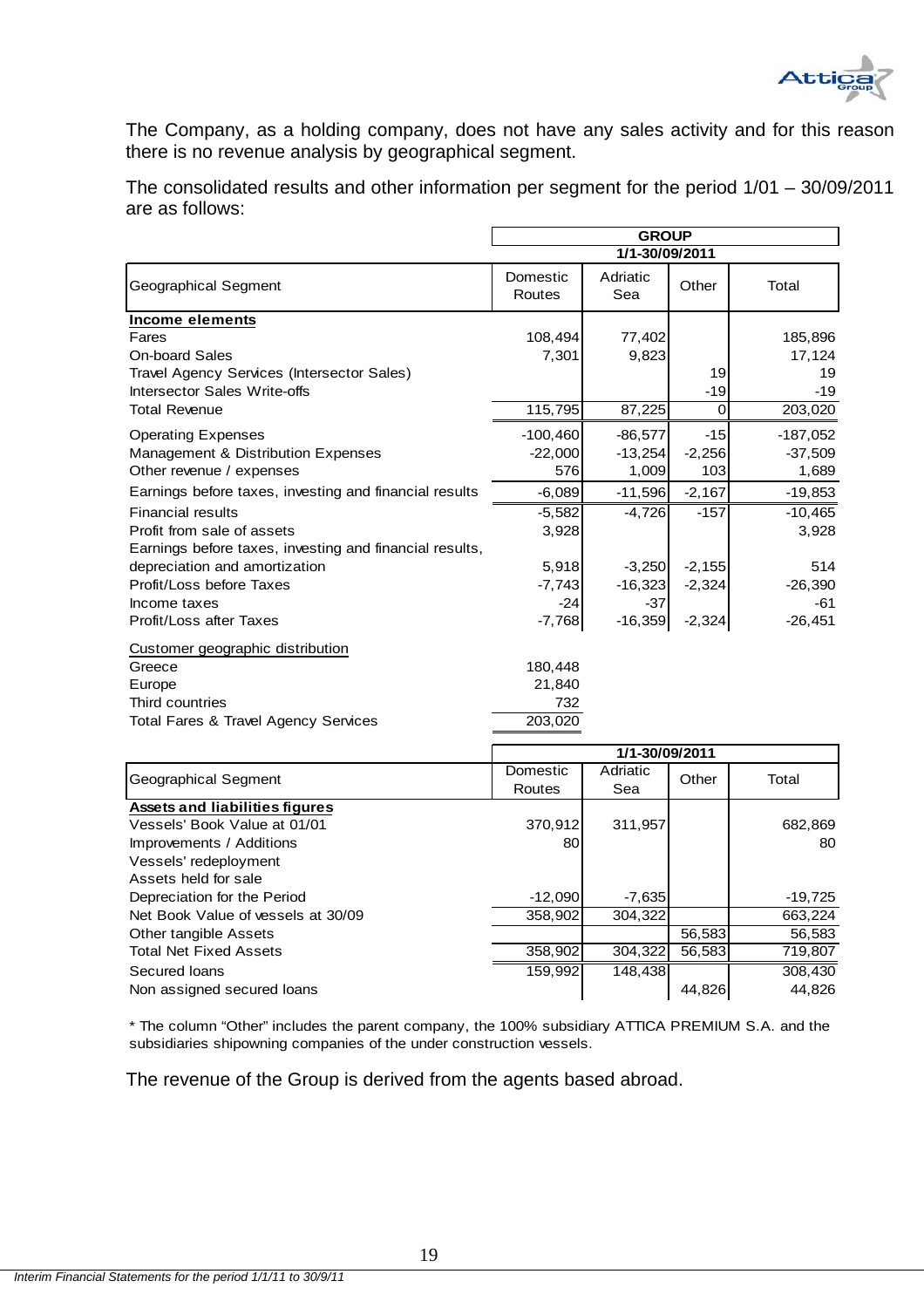

Agreements sheet of Assets and Liabilities at 30/09/2011

| Net Book Value of vessels            | Euro 719,807 |
|--------------------------------------|--------------|
| <b>Unallocated Assets</b>            | Euro 146,588 |
| <b>Total Assets</b>                  | Euro 866,395 |
| Long-term and Short-term liabilities | Euro 353,256 |
| <b>Unallocated Liabilities</b>       | Euro 43,865  |
| <b>Total Liabilities</b>             | Euro 397,121 |

The vessels owned by the Group have been mortgaged as security of long term borrowings for an amount of Euro 777.78 mln.

Revenue from Fares in Domestic routes includes the grants received for public services performed under contracts with the Ministry of Mercantile Marine, Aegean and Island Policy amounting Euro 7.73 mln for the period  $1/01 - 30/09/2011$  and Euro 8.714 mln for the period  $1/01 - 30/09/2010$ .

The consolidated results and other information per segment for the period 1/01 – 30/09/2010 are as follows: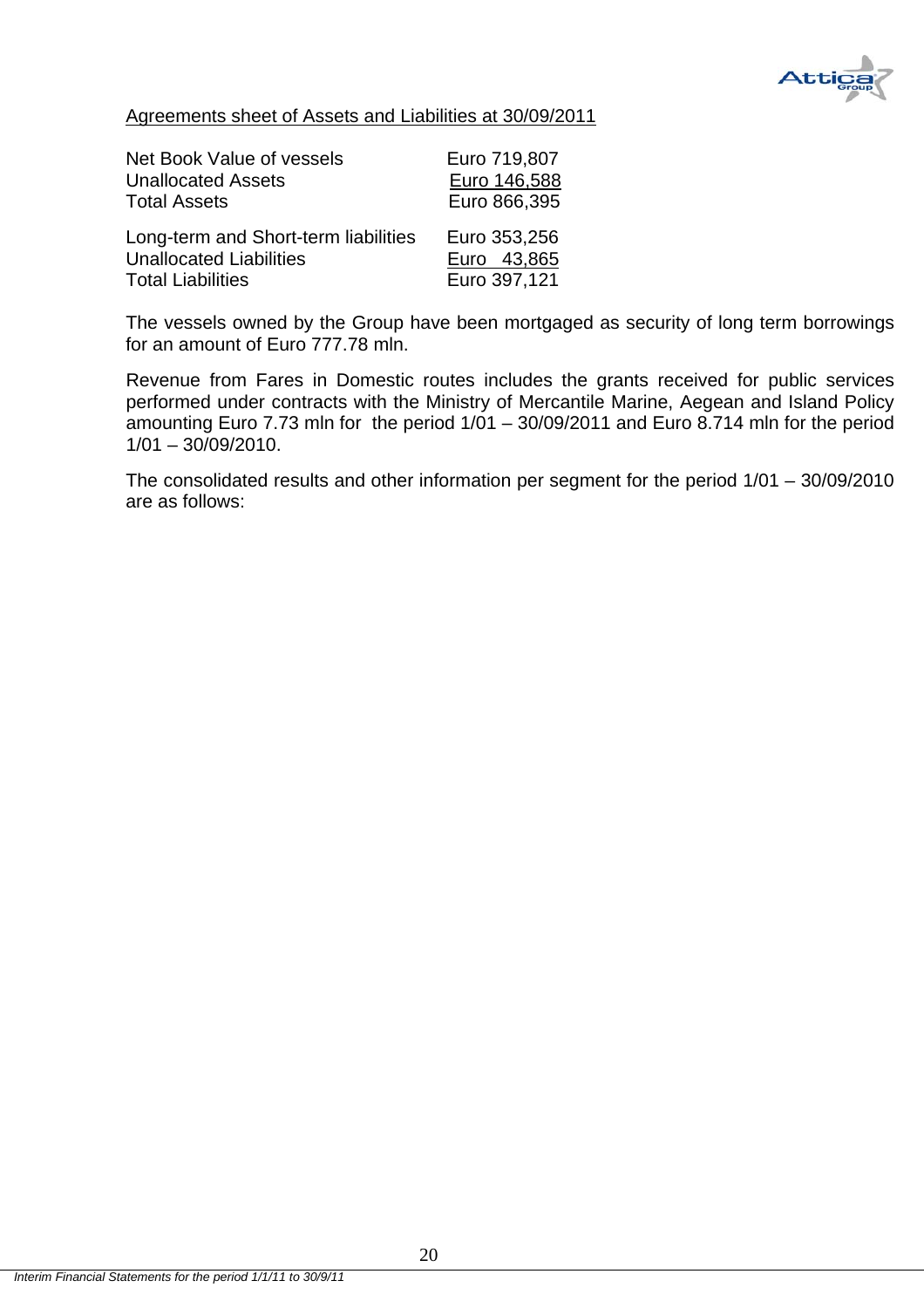

|                                                         | <b>GROUP</b>       |                 |          |            |
|---------------------------------------------------------|--------------------|-----------------|----------|------------|
|                                                         |                    | 1/1-30/09/2010  |          |            |
| <b>Geographical Segment</b>                             | Domestic<br>Routes | Adriatic<br>Sea | Other *  | Total      |
| Income elements                                         |                    |                 |          |            |
| Fares                                                   | 123,687            | 76,081          |          | 199,768    |
| <b>On-board Sales</b>                                   | 9,818              | 11,585          |          | 21,403     |
| Travel Agency Services (Intersector Sales)              |                    |                 | 1,613    | 1,613      |
| Intersector Sales Write-offs                            |                    |                 | $-1,543$ | $-1,543$   |
| <b>Total Revenue</b>                                    | 133,505            | 87,666          | 70       | 221,241    |
| <b>Operating Expenses</b>                               | $-110,443$         | $-79,046$       | $-10$    | $-189,499$ |
| Management & Distribution Expenses                      | $-23,856$          | $-15,364$       | $-2,396$ | $-41,616$  |
| Other revenue / expenses                                | 129                | 166             | 14       | 309        |
| Earnings before taxes, investing and financial results  | $-665$             | $-6,578$        | $-2,322$ | $-9,565$   |
| <b>Financial results</b>                                | $-4,285$           | $-5,132$        | $-1,581$ | $-10,998$  |
| Earnings before taxes, investing and financial results, |                    |                 |          |            |
| depreciation and amortization                           | 11,888             | 1,024           | $-2,233$ | 10,679     |
| Profit/Loss before Taxes                                | $-4,950$           | $-11,710$       | $-3,903$ | $-20,563$  |
| Income taxes                                            | $-34$              | $-907$          | $-2,125$ | $-3,066$   |
| Profit/Loss after Taxes                                 | $-4,984$           | $-12,617$       | $-6,028$ | $-23,629$  |
| Customer geographic distribution                        |                    |                 |          |            |
| Greece                                                  | 193,483            |                 |          |            |
| Europe                                                  | 27,621             |                 |          |            |
| Third countries                                         | 137                |                 |          |            |
| Total Fares & Travel Agency Services                    | 221,241            |                 |          |            |

|                                       | 1/1-31/12/2010 |          |         |           |
|---------------------------------------|----------------|----------|---------|-----------|
| Geographical Segment                  | Domestic       | Adriatic | Other * | Total     |
|                                       | Routes         | Sea      |         |           |
| <b>Assets and liabilities figures</b> |                |          |         |           |
| Vessels' Book Value at 01/01          | 386,392        | 320,171  |         | 706,563   |
| Improvements / Additions              | 1.339          | 1,745    |         | 3,084     |
| Vessels' redeployment                 |                |          |         |           |
| Assets held for sale                  | $-682$         |          |         | -682      |
| Depreciation for the Period           | $-16.144$      | $-9,959$ |         | $-26,103$ |
| Net Book Value of vessels at 30/09    | 370,905        | 311,957  |         | 682,862   |
| Other tangible Assets                 |                |          | 55,378  | 55,378    |
| <b>Total Net Fixed Assets</b>         | 370,905        | 311,957  | 55,378  | 738,240   |
| Secured Ioans                         | 168,369        | 161,706  |         | 330,075   |
| Non assigned secured loans            |                |          | 6,000   | 6,000     |

\* The column "Other" includes the parent company, the 100% subsidiary ATTICA PREMIUM S.A. and the subsidiaries shipowning companies of the under construction vessels.

| Agreements sheet of Assets and Liabilities at 31/12/2010 |  |
|----------------------------------------------------------|--|
|----------------------------------------------------------|--|

| Net Book Value of vessels            | €738,240 |
|--------------------------------------|----------|
| <b>Unallocated Assets</b>            | €120,023 |
| <b>Total Assets</b>                  | €858,263 |
| Long-term and Short-term liabilities | €336,075 |
| <b>Unallocated Liabilities</b>       | € 51,147 |
| <b>Total Liabilities</b>             | €387,222 |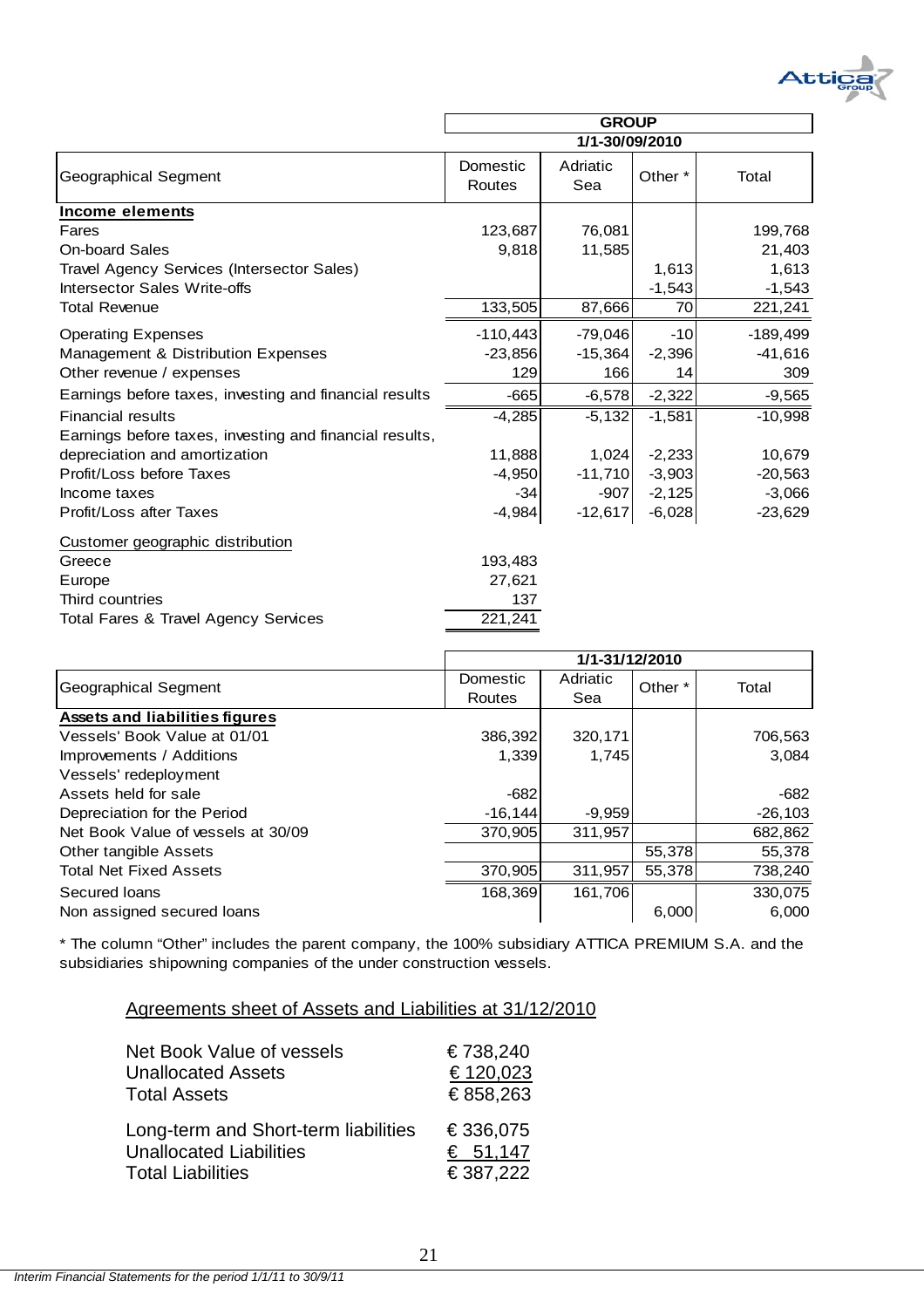

#### 6.2. Cost of sales

 Cost of sales has been negatively affected compared to the previous period mainly due to the less departures because of the sold vessel.

6.3. Profit/(loss) from sale of assets Profit/(Loss) from sale of tangible assets includes the profit from the sold RoPax vessel Superferry II.

#### 6.4. Earning per share – basic

Earning per share – basic are calculated by dividing the profit or loss attributable to shareholders of the parent company, by the weighted average number of ordinary shares in issue during the year.

Following the share capital increase, the weighted average number of shares is as follows (see § 6.8):

| Calculation of the weighted average number of shares |                   |             |                  |                                   |
|------------------------------------------------------|-------------------|-------------|------------------|-----------------------------------|
| Date                                                 | Dates circulation | Weighing    | Number of shares | Weighted average number of shares |
| 01/01/2011                                           | 21                | 0.076923077 | 162.424.000      | 12.494.154                        |
| 21/01/2011                                           | 252               | 0.923076923 | 191.660.320      | 176.917.218                       |
|                                                      |                   |             |                  | 189,411,372                       |

#### 6.5. Tangible assets

Tangible assets decreased compared to 31<sup>st</sup> December, 2010. This decrease was due to the depreciations of the present period.

#### 6.6. Other current assets

Other current assets decreased compared to 31<sup>st</sup> December, 2010. This decrease was due to the receivables' proceeds from insurers.

#### 6.7. Cash and cash equivalents

 Cash and cash equivalents increased compared to 31/12/2010 due to the bank financing which stood at Euro 40 mln for the acquisition of the new-built Ro-Pax vessel Blue Star Delos.

Furthermore, cash and cash equivalents increased compared to 31<sup>st</sup> December, 2010 due to the share capital increase which stood at Euro 24.266 mln and due to the sale of the RoPax vessel Superferry II amounting Euro 2.67 mln. During the first half 2011 the Group has paid the amount of Euro 26.381 mln against its long-term borrowings.

#### 6.8. Share capital – Share premium – Total comprehensive income

The share capital increase was completed on  $21<sup>st</sup>$  January, 2011. The proceeds of the capital increase are Euro 24.266 mln. The share capital amounts to Euro 159.078 mln and is divided in 191,660,320 common registered voting shares with a nominal value of Euro 0.83 each.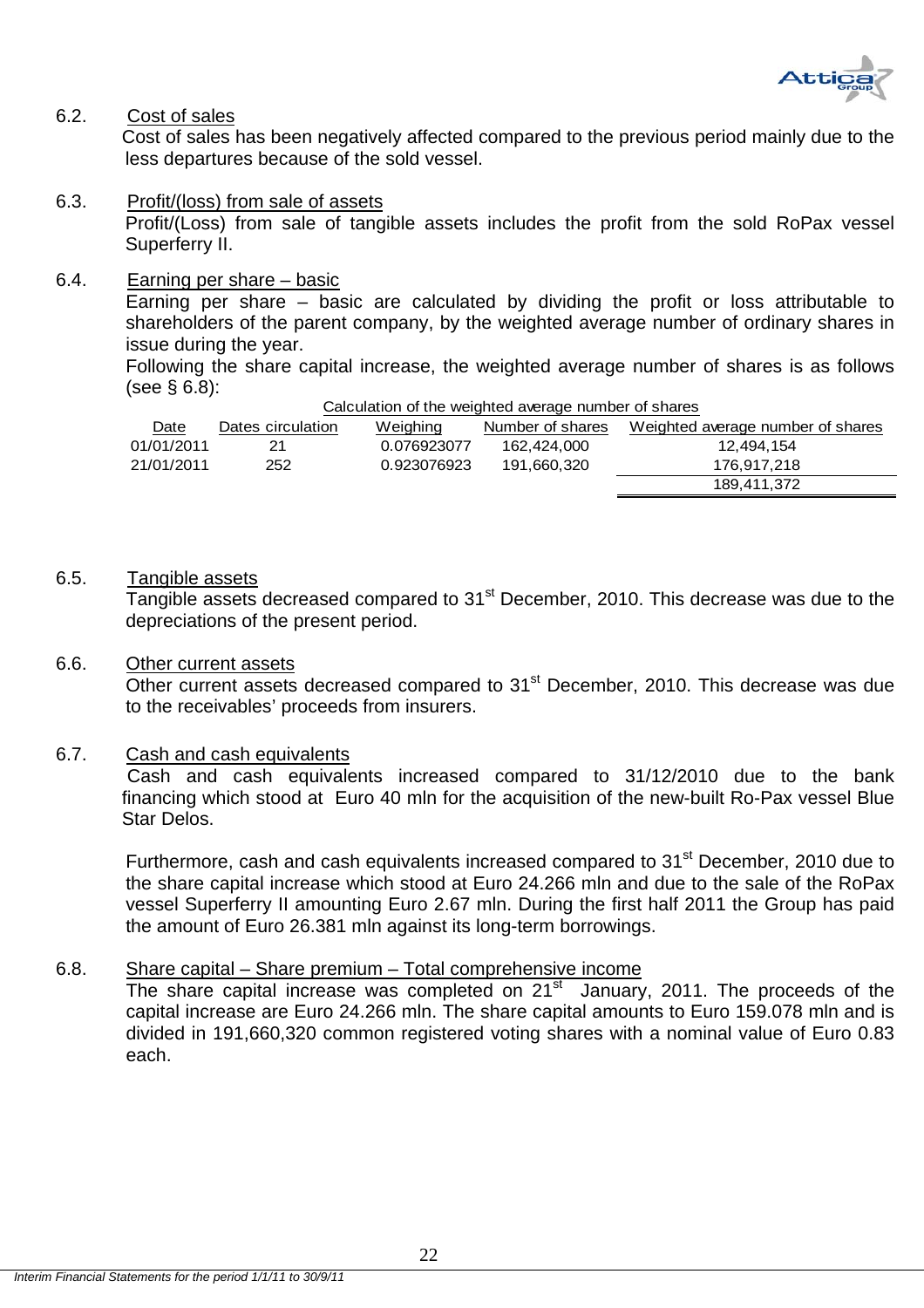

| <b>GROUP</b>                                   | Number of<br><b>Shares</b> | Nom in al<br>value        | Value of<br>common shares | <b>Share</b><br>premium |
|------------------------------------------------|----------------------------|---------------------------|---------------------------|-------------------------|
| Balance as of 01/01/2011                       | 162,424,000                | 0.83                      | 134,812                   | 290,614                 |
| Capitalisation of share premium                |                            |                           |                           |                         |
| Share issue                                    |                            |                           |                           |                         |
| - Common                                       | 29,236,320                 |                           | 24,266                    |                         |
| - Preference                                   |                            |                           |                           |                         |
| Expenses related to share capital increase     |                            |                           |                           | $-334$                  |
| Balance as of 30/09/2011                       | 191,660,320                | 0.83                      | 159,078                   | 290,280                 |
| <b>COMPANY</b>                                 | Number of<br><b>Shares</b> | <b>Nom</b> in al<br>value | Value of<br>common shares | <b>Share</b><br>premium |
| Balance as of 01/01/2011                       | 162,424,000                | 0.83                      | 134,812                   | 290,614                 |
| Capitalisation of share premium<br>Share issue |                            |                           |                           |                         |
| - Common<br>- Preference                       | 29,236,320                 |                           | 24,266                    |                         |
| Expenses related to share capital increase     |                            |                           |                           | $-334$                  |
| Balance as of 30/09/2011                       | 191,660,320                | 0.83                      | 159,078                   | 290,280                 |

"Other comprehensive income after tax" amounting - Euro 25.699 mln refer to the Group's expense, - Euro 26.451 mln and to the exchange rate hedging of Euro / US Dollar, Euro 752 thousand. For the company "Total comprehensive income for the period after tax" amounting - Euro 1.132 mln refer only to the company's expense.

#### 6.9. Short – term liabilities

"Short-term liabilities" increased due to the bank financing which stood at Euro 40 mln for the acquisition of the new-built Ro-Pax vessel Blue Star Delos.

#### 6.10 Other short – term liabilities

"Other short-term liabilities" decreased mainly due to gradual payment of the special lump sum contribution for social responsibility in accordance with the provisions of law 3845/2010.

#### **7. Other information**

#### 7.1. Unaudited fiscal years

The parent company has been audited by tax authorities until the fiscal year 2007.

All the companies included in the consolidation of Superfast Group have been audited by tax authorities until the fiscal year 2006. The only exception to the above is the subsidiary company Superfast Ferries S.A. which has been audited by tax authorities until the fiscal year 2009.

All the companies included in the consolidation of Blue Star Group have been audited by tax authorities until the fiscal year 2007. The only exception to the above is the subsidiary company Blue Star Ferries S.A. which has been audited by tax authorities until the fiscal year 2009.

The subsidiary company Attica Premium S.A. has been audited by tax authorities until the fiscal year 2005.

The subsidiaries of ATTICA HOLDINGS S.A. have already made a tax provision of Euro 147 thousand for the unaudited fiscal years. The parent company has made a tax provision of Euro 20 thousand. For the subsidiaries registered outside the European Union, which do not have an establishment in Greece, there is no obligation for taxation audit.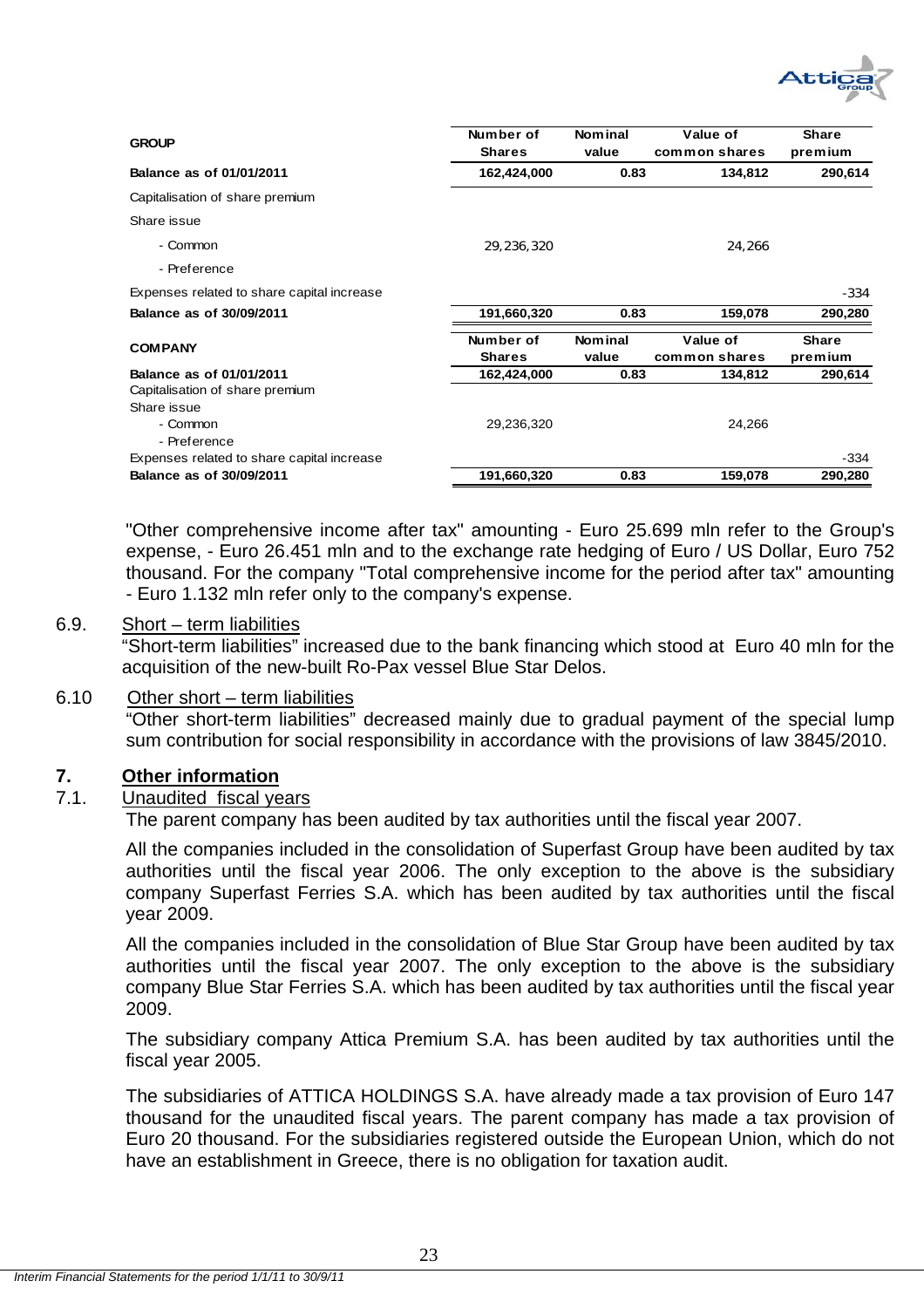

#### 7.2. Payments of borrowings

During the period 1/1-30/9/2011, the Group has paid the amount of  $\epsilon$  26.381 mln against its long-term borrowings.

Furthermore, the Group paid the amount of  $\epsilon$  272 thousand against finance leases.

7.3. Payments of finance and operating leases

The finance leases that have been recognized in the income statement of the period 1/1 - 30/09/2011, amount € 161 thousand. The operating leases that have been recognized in the income statement of the period 1/1 - 30/09/2010, amount € 1.291 mln.

7.4. Provisions

The Group has made a provision amounting Euro 1.379 mln which concerns claim for compensation from crew.

- 7.5. Contingent assets and liabilities
	- a) Granted guarantees

The following letters of guarantee have been provided to secure liabilities of the Group and the Company and were in force on 30/09/2011:

|                    | <b>GROUP</b><br>30/09/2011 | <b>COMPANY</b><br>30/09/2011 |
|--------------------|----------------------------|------------------------------|
| Granted guarantees | 1.537                      |                              |

b) Commitments for purchases and capital expenditure

Purchase contracts, in force on 30/09/2011, are as follow:

|                    | <b>GROUP</b><br>30/09/2011 | <b>COMPANY</b><br>30/09/2011 |
|--------------------|----------------------------|------------------------------|
| Purchase contracts | 76.874                     | ---                          |

The above contracts refer mainly to the Group's contingent liability for the purchase of two new building car-passenger ferries at Daewoo Shipbuilding and Marine Engineering, korea.

#### c) Undertakings

On 30/09/2011 the Group and the Company have the following liabilities which derive from the operating lease agreements and are payable as follows:

|                      | <b>GROUP</b><br>30/09/2011 | <b>COMPANY</b><br>30/09/2011 |
|----------------------|----------------------------|------------------------------|
| Within 1 year        | 1,042                      | 194                          |
| Between 2 to 5 years | 4,102                      | 759                          |
| Over 5 years         | 7,145                      | 1,328                        |
|                      | 12,289                     | 2,281                        |

#### d) Financial lease commitments

On 30/09/2011 the Group and the Company have the following liabilities which derive from the operating lease commitments and are payable as follows: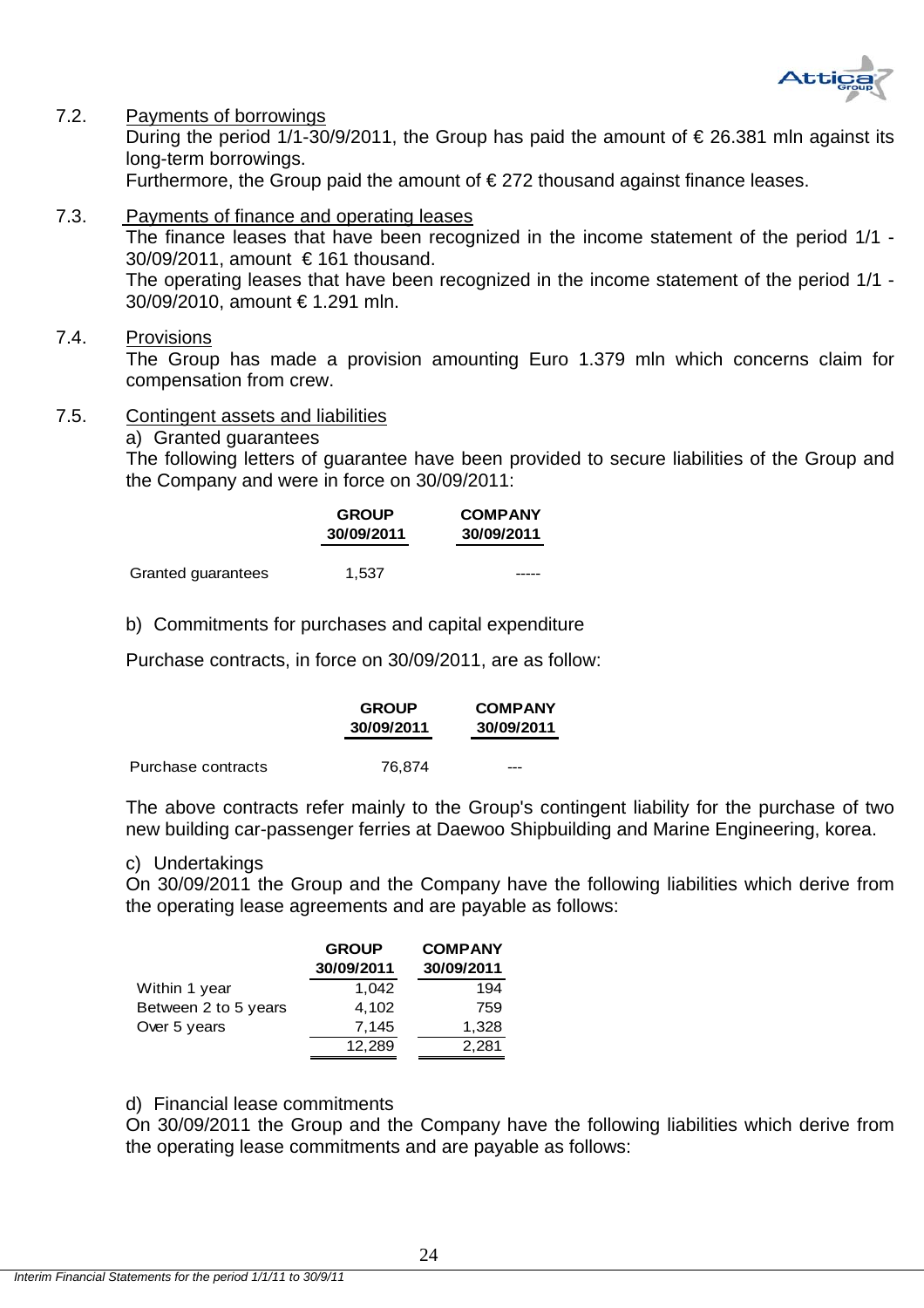

|                      | <b>GROUP</b><br>30/09/2011 | <b>COMPANY</b><br>30/09/2011 |
|----------------------|----------------------------|------------------------------|
| Within 1 year        | 106                        |                              |
| Between 2 to 5 years | 15                         |                              |
| Over 5 years         |                            |                              |
|                      | 121                        |                              |

#### **8. Significant events**

a) On 21<sup>st</sup> January, 2011 the share capital increase was completed. The proceeds of the capital increase are Euro 24.266 mln. The share capital amounts to Euro 159.078 mln and is divided in 191,660,320 common registered voting shares with a nominal value of Euro 0.83 each.

The proceeds of the share capital increase have been used within the first half of 2011, in accordance with the newsletter. The report on use of funds has been published on the condensed interim financial statements for the period ended  $30<sup>th</sup>$  June, 2011.

b) On 1<sup>st</sup> March, 2011 the Group has concluded the sale of the RoPax vessel Superferry II which was sold for a total cash consideration of Euro 4.65 mln. The book capital gains of approximately Euro 3.928 mln have been posted in the financial results of the 1st half of 2011. The above sale generate for Attica Group additional cash of Euro 2.67 mln approximately.

c) On  $24<sup>th</sup>$  May, 2011 the Group announced the signing of a joint service agreement with ANEK Lines for the employment of vessels of the two companies in the international route Patras – Igoumenitsa – Ancona and the domestic route Piraeus – Herakleion, Crete.

#### **9. Events after the Balance Sheet date**

a) The Board of Directors of Attica Holdings S.A. decided the convergence of the Extraordinary General Meeting of Shareholders on 2nd November, 2011 to approve a share capital increase of Euro 24.4 mln, by issuing 81,455,636 new shares at the price of Euro 0.30 per share. At the same Meeting, Attica's shareholders will be asked to approve the reduction of the nominal price of Euro 0.83 to Euro 0.30 per share.

b) On 18th October, 2011 the Group has concluded the acquisition of the new-built Ro-Pax vessel Blue Star Delos which was built at Daewoo Shipbuilding & Marine Engineering Co., Ltd, of Korea. The total acquisition cost of Blue Star Delos exceeds Euro 70 mln, of which Euro 32 mln come from Attica's Own Funds and the balance from bank financing.

Athens, October 31, 2011

| THE PRESIDENT | THE MANAGING    | THE DIRECTOR | THE FINANCIAL   |
|---------------|-----------------|--------------|-----------------|
| OF THE B.O.D. | <b>DIRECTOR</b> |              | <b>DIRECTOR</b> |
|               |                 |              |                 |
|               |                 |              |                 |
|               |                 |              |                 |

CHARALAMPOS PASCHALIS PETROS VETTAS SPIROS PASCHALIS NIKOLAOS TAPIRIS